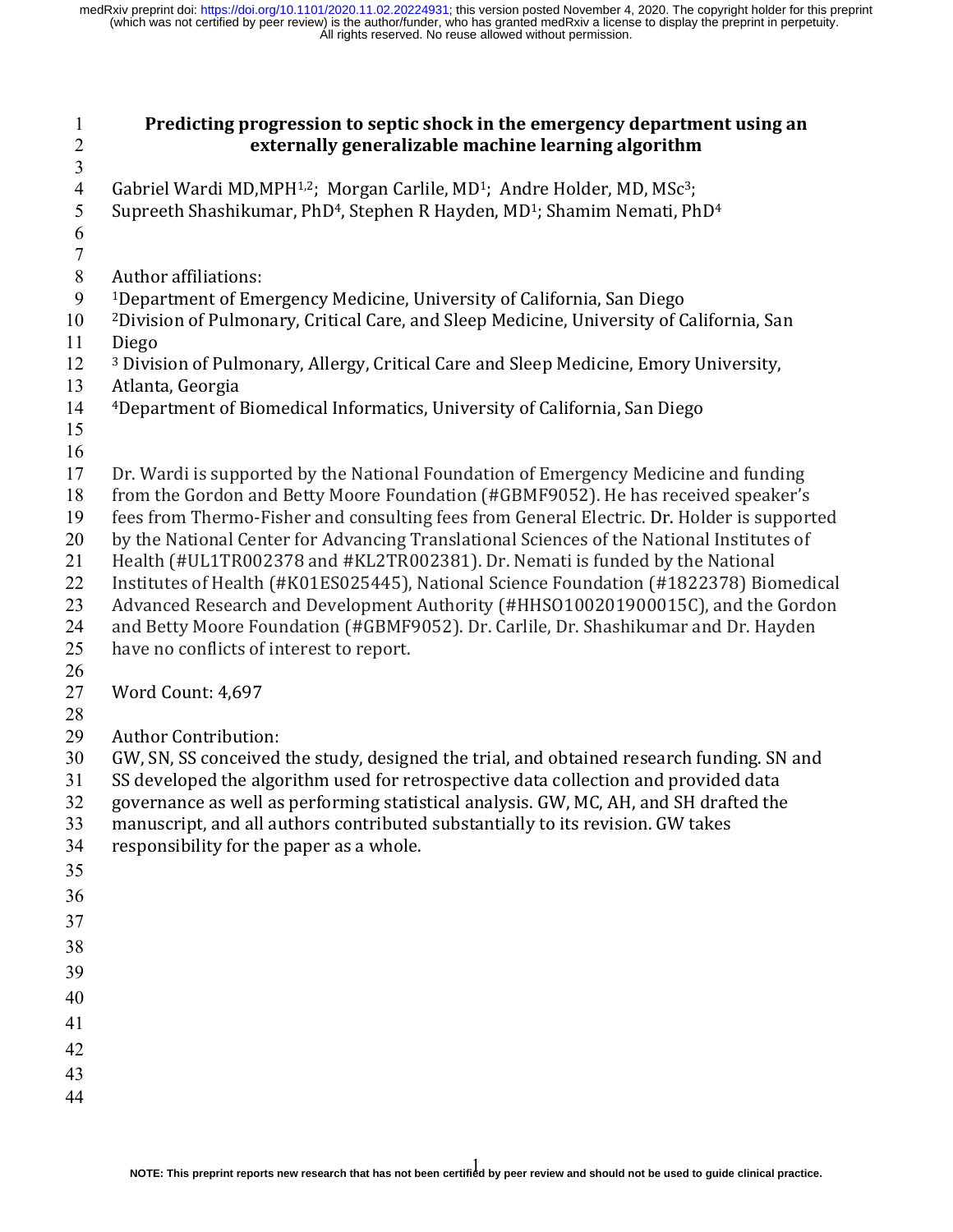# 45 **ABSTRACT**

## 46 **Objective**

- 47 Machine-learning (ML) algorithms allow for improved prediction of sepsis syndromes in
- 48 the ED using data from electronic medical records. Transfer learning, a new subfield of ML,
- 49 allows for generalizability of an algorithm across clinical sites. We aimed to validate the
- 50 Artificial Intelligence Sepsis Expert (AISE) for the prediction of delayed septic shock in a
- 51 cohort of patients treated in the ED and demonstrate the feasibility of transfer learning to
- 52 improve external validity at a second site.
- 53

# 54 **Methods**

- 55 Observational cohort study utilizing data from over 180,000 patients from two academic
- 56 medical centers between 2014 and 2019 using multiple definitions of sepsis. The AISE
- $57$  algorithm was trained using 40 input variables at the development site to predict delayed
- 58 septic shock (occurring greater than 4 hours after ED triage) at varying prediction
- 59 windows. We then validated the AISE algorithm at a second site using transfer learning to
- 60 demonstrate generalizability of the algorithm.
- 61

# 62 **Results**

- 63 We identified 9354 patients with severe sepsis of which 723 developed septic shock at
- 64 least 4 hours after triage. The AISE algorithm demonstrated excellent area under the
- 65 receiver operating curve  $(>0.8)$  at 8 and 12 hours for the prediction of delayed septic
- 66 shock. Transfer learning significantly improved the test characteristics of the AISE
- $67$  algorithm and yielded comparable performance at the validation site.
- 68

# 69 **Conclusions**

- 70 The AISE algorithm accurately predicted the development of delayed septic shock. The use of
- 71 transfer learning allowed for significantly improved external validity and generalizability at a
- 72 second site. Future prospective studies are indicated to evaluate the clinical utility of this
- 73 model.
- 74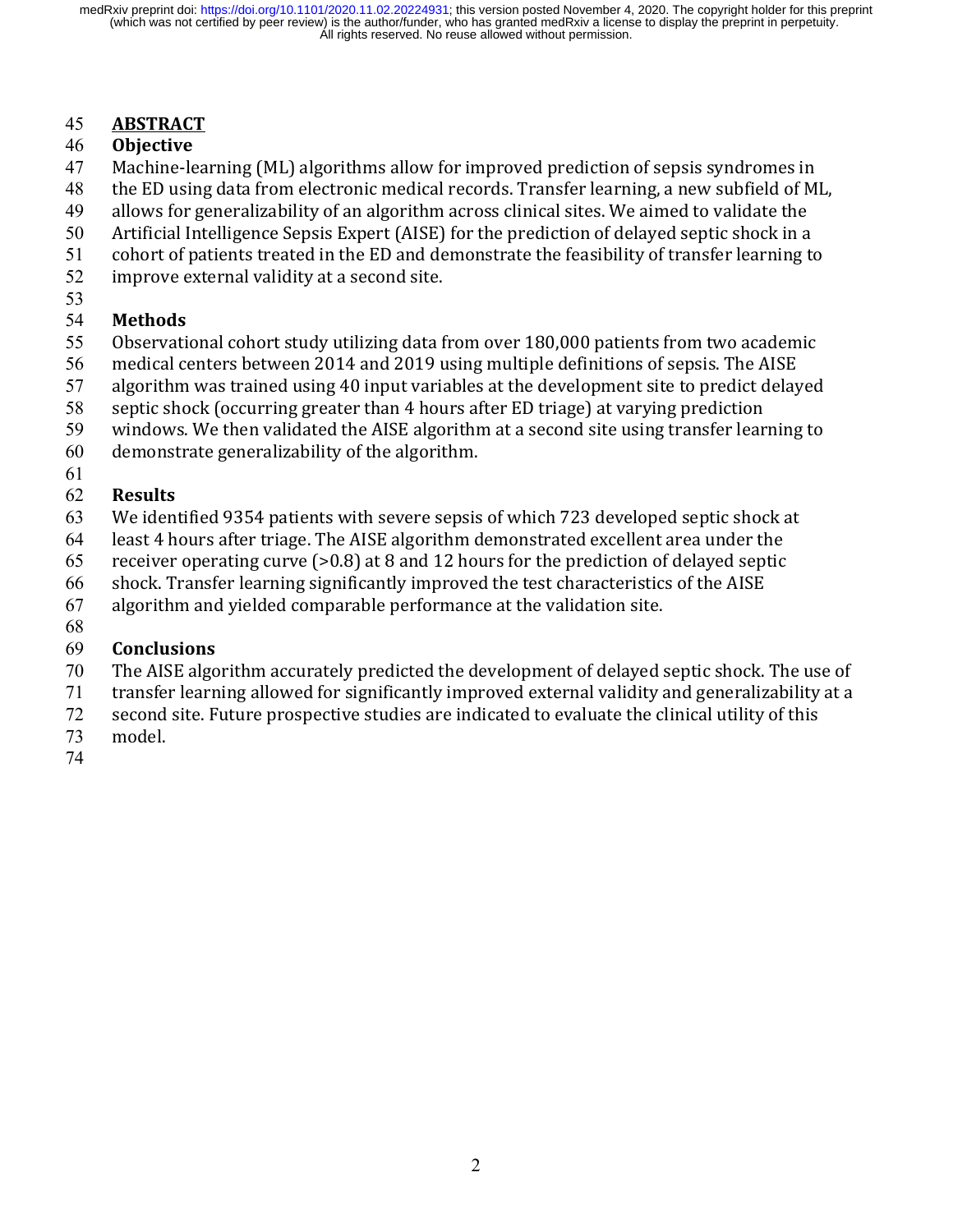## 75 **INTRODUCTION**

- 76 Background: Sepsis remains a significant public health burden with more than 1,700,000 cases
- $77$  diagnosed in the United States each year  $(1)$ . Mortality associated with sepsis remains high,
- 78 particularly for those who develop organ failure and shock, despite considerable investment in
- 79 improving care for these patients. The majority of cases of severe sepsis or septic shock are
- 80 identified at the time of, or, near the triage time in the Emergency Department (ED). However,
- 81 approximately 10% of patients with a sepsis syndrome progress to septic shock after triage in
- 82 the ED (2-4). Prior research has shown that progression to septic shock is associated with
- 83 worse outcomes (5-7). While significant efforts have been made to determine mortality risk in
- 84 patients with sepsis in the ED, there has been little investigation into identifying which septic
- 85 patients will progress to shock  $(8, 9)$ .
- 86
- 87 Importance: Patients with delayed onset of septic shock from the ED have up to a 20% higher
- 88 mortality rate compared to septic patients who do not develop shock or are initially admitted to
- 89 the ICU (10, 11). Earlier identification of patients at risk for progression to septic shock may
- 90 thus help appropriate triage and utilization of resources in these patients. We currently lack
- 91 reliable models to identify patients at high-risk of a delayed progression to septic shock. Prior
- 92 investigations into this have been limited by small numbers, single-center design, or insufficient
- 93 test characteristics (3, 12). Machine-learning (ML) techniques allow for a more data-driven and
- 94 comprehensive approach to diagnosis and prognostication compared to traditional statistical
- 95 methods. ML methods have been previously used in the detection of sepsis in a variety of
- $96$  clinical scenarios (13-15), with some providing explanations for model outputs; thus ensuring
- 97 interpretability  $[15]$ . Transfer learning, an ML method that allows for fine-tuning (the process
- 98 of optimizing parameters in a neural network) of a previously trained model during external
- 99 validation at new site, has the ability to improve site-specific test characteristics from a general
- 100 model (16) and has not yet been described in the ED.
- 101
- $102$  Goals of This Investigation: The primary objective of this multicenter cohort study was to (1)
- 103 describe the use of ML techniques to predict the development of delayed septic shock from a
- 104 cohort of ED septic patients with end-organ damage (defined as severe sepsis according to
- 105 Center for Medicare and Medicaid Services (CMS), or the "Sepsis 3" international definition).
- 106 and (2) demonstrate the feasibility of transfer learning to show improved performance and
- $107$  generalizability at a second clinical site.

#### 108 109 **METHODS**:

- 110 Study Design and Setting: This was a retrospective multicenter cohort study of all adult patients
- $111$  ( $\geq 18$  years old) who were admitted from the emergency department (ED) with sepsis between
- 112 2014 and 2019 from 2 large urban academic health centers, the University of California, San
- 113 Diego, and the Emory University in Atlanta. Institutional review board approval of the study
- 114 was obtained at both sites with a waiver of informed consent (Emory #110675 and UC San
- 115 Diego #191098). Emory University has an estimated 192,500 number of annual ED visits,
- 116 whereas UC San Diego has an estimated 70,000 annual ED visits. Throughout the manuscript
- 117 we refer to the respective hospital systems as the *development* and the *validation* cohorts.
- 118 Within in cohort, we refer to two subgroups: a training subgroup and a testing subgroup.
- 119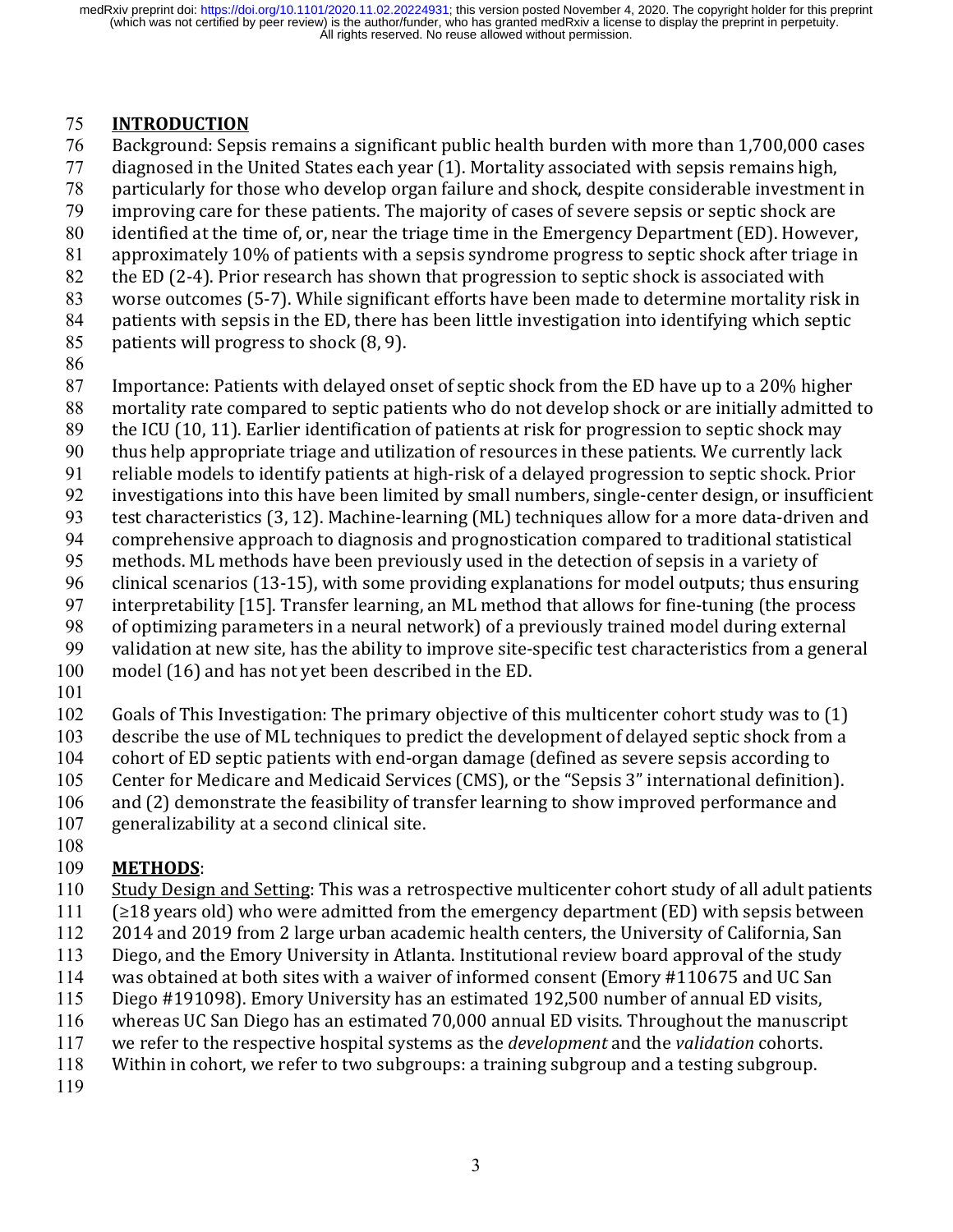120 Definitions and Population: All adult patients who were admitted to the hospital from the two 121 EDs during the study period were evaluated for suspected sepsis via automated query of the 122 electronic medical record (EPIC, Verona, WI and Cerner, Kansas City, MO). Data were abstracted 123 into a clinical data repository (MicroStrategy, Tyson Corner, VA) and included vital signs, 124 laboratory values, sequential-organ failure assessment (SOFA) scores, co-morbidity data 125 (including Charlson comorbidity index scores (CCI)), length of stay, and outcomes. We utilized 126 two definitions of sepsis: the Center for Medicare and Medicine Services criteria for severe 127 sepsis ("CMS severe sepsis") and the most recent international consensus criteria for 128 assessment of sepsis ("Sepsis-3") from electronic health records (17-19). We chose to focus on 129 CMS severe sepsis as the primary criteria as this can be calculated in real-time and is a national 130 quality metric. Sepsis-3 data was used for sensitivity analysis. Additionally, we chose "severe 131 sepsis" rather than simple sepsis from the CMS guidelines as patients meeting the criteria have 132 a similar end-organ damage profile to the sepsis definition in Sepsis-3. We defined CMS severe 133 sepsis as the time at which the patient had a culture taken with subsequent antibiotic 134 administration (excluding prophylactic use), the presence of  $2/4$  systemic inflammatory 135 syndrome (SIRS) criteria, and had evidence of organ dysfunction (e.g., lactate  $> 2$  mmol/L) as 136 defined in the most recent Center for CMS SEP1 guidelines. The onset of CMS severe sepsis (t-137 sepsis) was the latest timestamp associated with these three events, all of which had to occur 138 within a 6 hours window while the patient was in the ED. Sepsis-3 was defined based on the 139 clinical operationalization of the 2016 international consensus definition as the first of two 140 timepoints: suspected infection and the presence of end-organ damage (18). The suspicion of 141 sepsis (t-suspicion)– was defined as blood cultures and antibiotic initiation (for at least three 142 days, excluding prophylactic use) within 24 or 72 hours, depending on if cultures or antibiotics 143 occur first, respectively. End-organ damage was defined by the 2016 international definition of 144 sepsis as a 2-point increase in the subject's SOFA score. This included the time of a 2-point 145 increase in the SOFA score (t-SOFA) from up to 24 hours before to up to 12 hours after the t-146 suspicion (t-SOFA + 24 hr > t-suspicion > t-SOFA – 12 hr). The time of septic shock was defined 147 as the earliest point a patient met criteria for sepsis *and* had use of a titratable vasoactive 148 medication (e.g. norepinephrine).

149

150 As with prior research into the identification of patients that develop delayed septic shock

- 151 following the diagnosis of sepsis, we included patients who developed septic shock between 4
- 152 hours after ED triage and up to 48 hours after diagnosis of severe sepsis (8). However, for the
- 153 purpose of prediction of shock the ML algorithm only made predictions from the time of severe
- 154 sepsis to time of shock or end of ED visit. We excluded patients that were discharged from the
- 155 emergency department, patients with an ED length of stay less than 3 hours, and patients who
- 156 developed septic shock within 4 hours of ED triage. Patients who developed severe sepsis after
- 157 transferring out of the ED were also excluded.
- 158
- 159 Feature Extraction and Machine Learning
- 160 Similar to PhysioNet Sepsis Challenge 2019, we included a total of 40 most commonly
- 161 measured input variables from the electronic health record (EHR) for model development
- 162 (see Appendix 1) (20). Data sampling began at the time of first measurement in ED. Data
- 163 was sampled at hourly intervals and handling of multiple measurements within an hour or
- 164 missing values was performed similar to our previously published work (15). All data used
- 165 was available to emergency physicians at or ahead of model entry. Values for static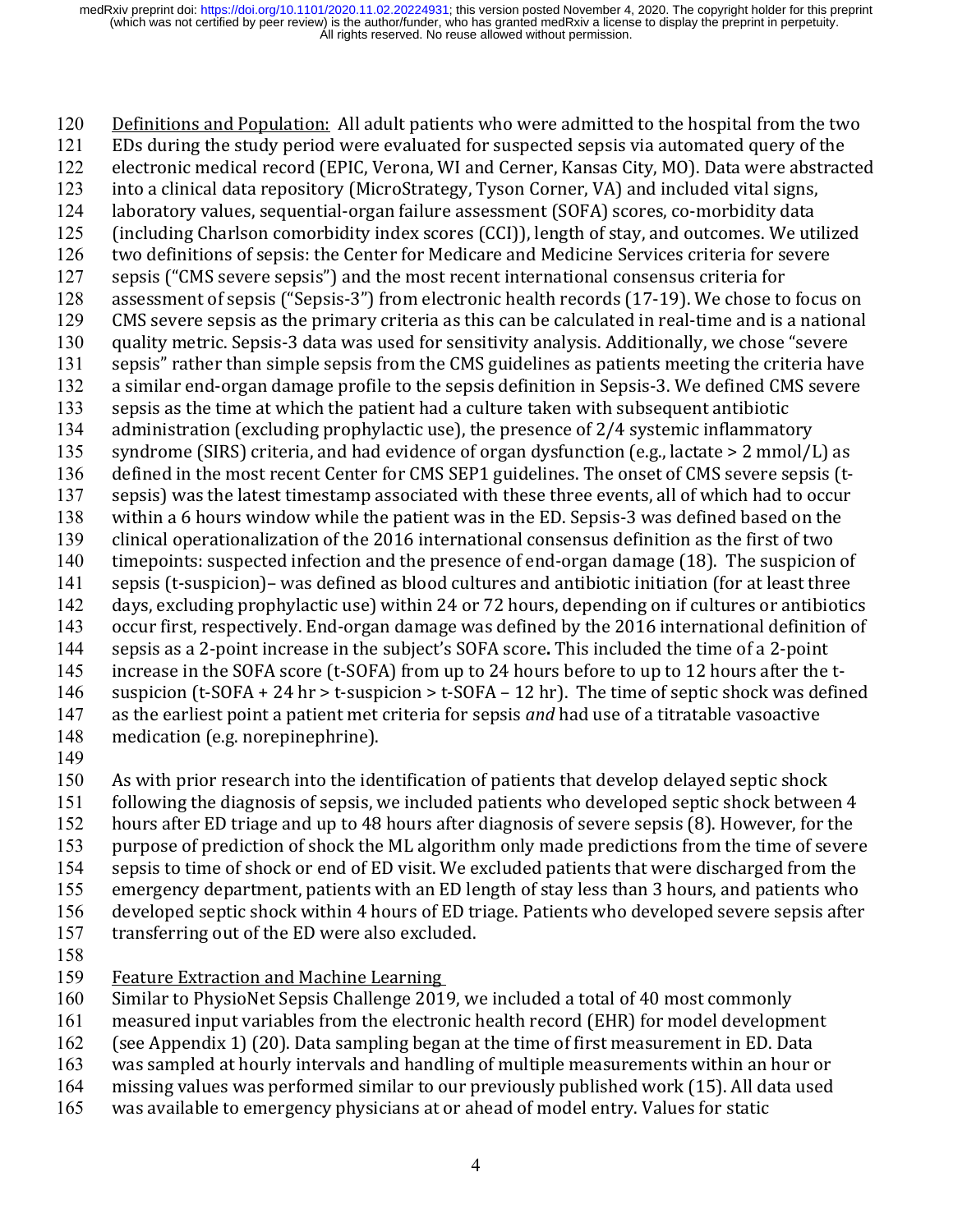166 demographic information were kept constant for all time bins in an encounter. The median

- 167 value was used for time-variant predictor features such as vital signs and laboratory tests if
- 168 a bin contained multiple values. Feature values from prior bins were retained (sample-and-
- 169 hold interpolation) if data was missing in new bins. Mean values were imputed for
- 170 features that were missing when there were no prior values. All population-level statistics
- 171 (e.g., mean values for features that were missing) were calculated on development site
- 172 training data, and were fixed, then applied to the testing data and validation site data.
- 173 Appendix 1 includes the frequencies of missing data of input features. For each input
- 174 feature, we provide the percentage of missingness over a 24 hour time interval, divided
- 175 into 24 bins, each 1 hour in duration. An input feature (e.g. total bilirubin) checked only
- 176 once within the first 24 hours would be present 4.1%  $(1/24)$  of the time, or alternatively, 177 be missing 95.9% of the time. Prediction of septic shock started at the time CMS severe
- 178 sepsis was identified. In the analysis using the Sepsis-3 definition of sepsis, prediction of
- 179 septic shock began at the time patient met criteria for sepsis.
- 180

181 Data was then used to train a modified Weibull-Cox proportional hazards model (AISE, the

182 Artificial Intelligence Sepsis Expert) to predict the onset of septic shock on hourly basis,

183 starting from the time of sepsis up to time of shock. The modification to the AISE model

184 was the inclusion of a two-layer feedforward neural network (of size 10 each) prior to

185 calculations of risk score by the Weibull-Cox model. The neural network was introduced to

186 capture multiplicative risk factors (e.g. age and temperature, where in elderly patients,

187 hypothermia may be more of a risk factor than in young adults). Both the neural network

188 and the AISE parameters were initialized randomly and jointly optimized using an

189 algorithm known as gradient descent  $(21)$ .

190

191 During external evaluation, the pre-trained AISE model derived from data only at the

192 development cohort was fine-tuned on the training subgroup at the validation site, using 20 193 iterations of the gradient descent algorithm. The AISE model was then evaluated on the testing

194 subgroup of the validation cohort. The purpose of the external evaluation step was to show that

- 195 the model can be tailored to the characteristics of each local population and provide accurate
- 196 predictions. This approach falls under the framework of *transfer learning* in machine learning

197 literature and has been shown to improve prediction performance as opposed to a model

- 198 trained from scratch on external cohorts, in particular when only limited data is available for
- 199 training (22). In this framework, knowledge gained by solving a classification problem on the

200 development cohort is stored in the weights of the neural network and is carried forward to the

201 target cohort (Figure 1). As such, learning of an accurate and generalizable classifier on the

202 target cohort can be achieved using less training data. This approach has been previously used

203 to fine-tune a neural network model for detection of diabetic retinopathy in retinal fundus

- 204 photographs (23).
- 205

# 206 Data processing and statistical methods

207 Features in the development cohort set first underwent normality transformations then were

208 standardized by subtracting the mean and dividing by standard deviation. All the remaining

- 209 datasets were normalized using the mean and standard deviation computed from the
- 210 development cohort training set. All continuous variables are reported as medians with 25%
- $211$  and  $75\%$  interquartile ranges (IQRs). Binary variables are reported as percentages. We used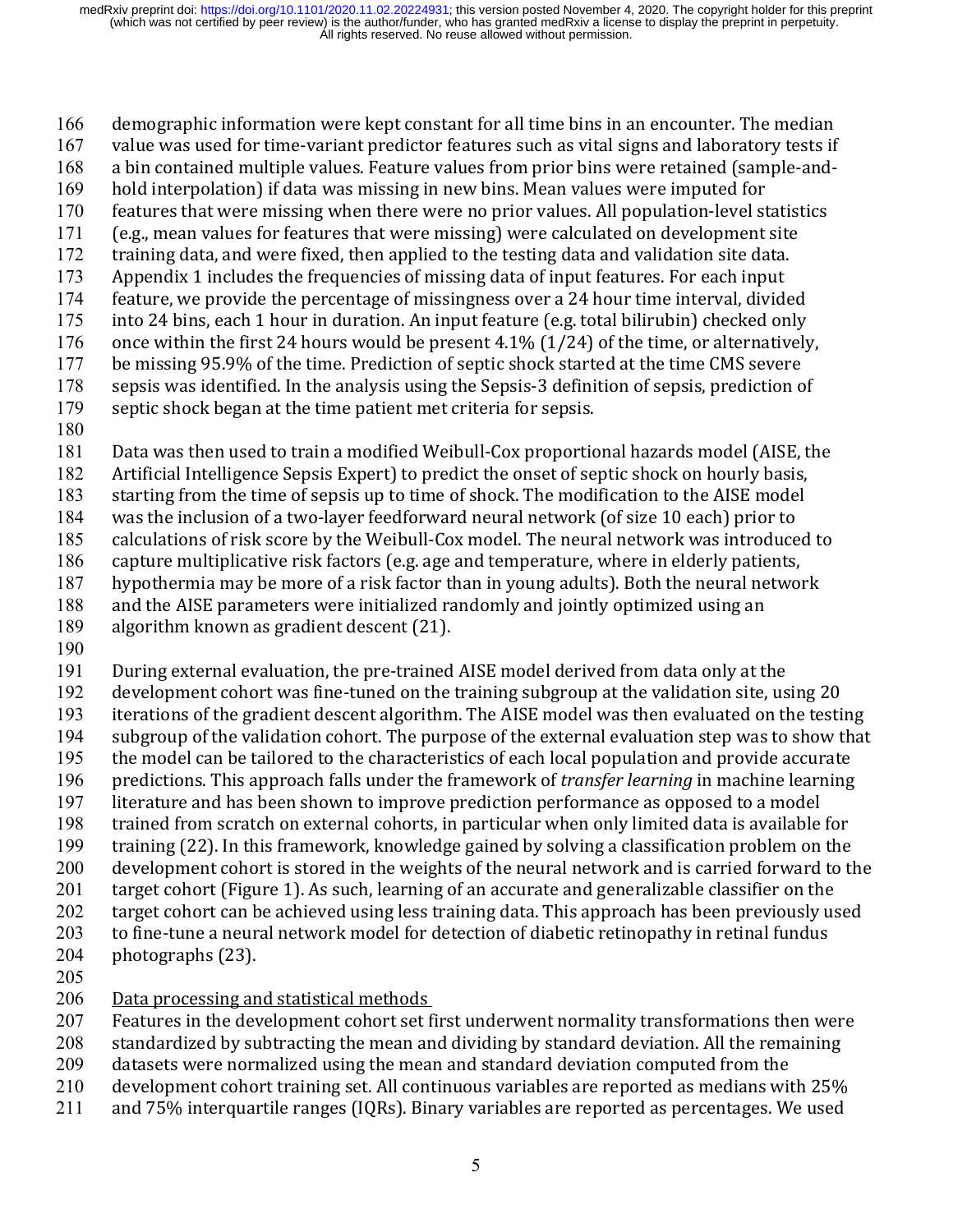- $212$  10-fold bootstrap cross-validation with an 80%-20% random split within each fold for training
- 213 and testing subgroups. We report median and interquartile values of the performance statistics,
- $214$  including AUC and specificity (reported at 85% sensitivity) on both the training and testing
- 215 cohorts. We elected to use a sensitivity of 85% for our model to reflect the need of a screening
- 216 tool. For the derivation and validation sites, AISE classification for 8, 12, 16, 24 and 36-hour
- 217 prediction horizons are reported using area under receiver operating characteristic curves
- 218 (AUCroc) statistics for both the training and the testing folds, as well as specificity (1-false
- 219 alarm rate).
- 220

# 221 **RESULTS**

- 222 *Baseline Characteristics*
- 223 A total of 135,321 patients were admitted to the hospital from the first hospital system (the
- 224 *development cohort*) and 48,252 patients were admitted from the second hospital system (the
- 225 *validation cohort*) site during the study period. Of these, 8,499 patients met criteria for CMS
- $226$  severe sepsis in the development cohort and  $6.409$  patients in the validation cohort. We
- 227 identified 643 patients with septic shock in the development cohort and 715 patients with
- 228 septic shock in the validation cohort, of which  $365$  (4.3%) and  $358$  (5.9%) developed septic
- 229 shock 4 hours after triage and 48 hours after development of severe sepsis, respectively (see 230 Figure 2). Patients in the development cohort who developed delayed septic shock had similar
- 231 age (66 years old vs 66 years old), had higher SOFA scores (3.8 vs 2.6), and CCI scores (4.0 vs
- $232$  3.0) than patients that did not develop delayed septic shock (see Table 1). Similar trends were
- 233 also noted within the validation cohort. The median time from sepsis to the development of
- 234 shock in the development cohort was 9.9 hours (IQR 5.5 to 18.8 hours) and 7.6 hours (IQR 4.8
- 235 to 13.7 hours) in the validation cohort. Inpatient mortality of patients with CMS severe sepsis,
- 236 but without shock, and those with delayed septic shock in the development cohort were 5.5%
- 237 and 24.9%, respectively. Likewise, inpatient mortality in the validation cohort with only CMS
- 238 severe sepsis and those with delayed septic shock were 5.5% and 24.3%. Patients in the
- 239 development cohort had higher rates of transfers to inpatient hospice care  $(6.3\%$  and  $10.3\%)$
- 240 for patients with severe sepsis and delayed septic shock than the patients in the validation
- 241 cohort (0.7% and 1.7%), respectively. Supplemental Table 1 provides data for similar
- 242 demographic information using Sepsis 3 definitions at the development and validation cohorts
- 243 for model development using this definition.
- 244

# 245 *Performance of AISE for Predicting Delayed Septic Shock*

- 246 The AUCroc at varying prediction windows after the time of ED sepsis triage to detect
- 247 delayed septic shock at the development site and validation site is provided in Figure 3.
- 248 Regardless of definition of sepsis, the AUCroc was 0.80 or higher up to 12 hours in advance
- 249 in the development cohort. The AUCroc of the ability of the algorithm to predict delayed
- 250 septic shock at the validation site was  $> 0.8$  at 8, 12 hours using the Sepsis 3 definition and
- $251 > 0.8$  at 8 and 12 hours using the CMS definition. The specificity of the algorithm at varying
- 252 prediction windows is also provided in Figure 3 for both the development and validation
- 253 cohorts at 8, 12, 16, 24 and 36 hours. We found that as the prediction window was
- 254 extended past 16 hours, the AUCroc in both the development and validation cohorts
- 255 decreased, regardless of definition of sepsis used. Additionally, the AUCroc of the
- 256 development cohort was greater than that of the validation cohort at almost all prediction
- 257 windows.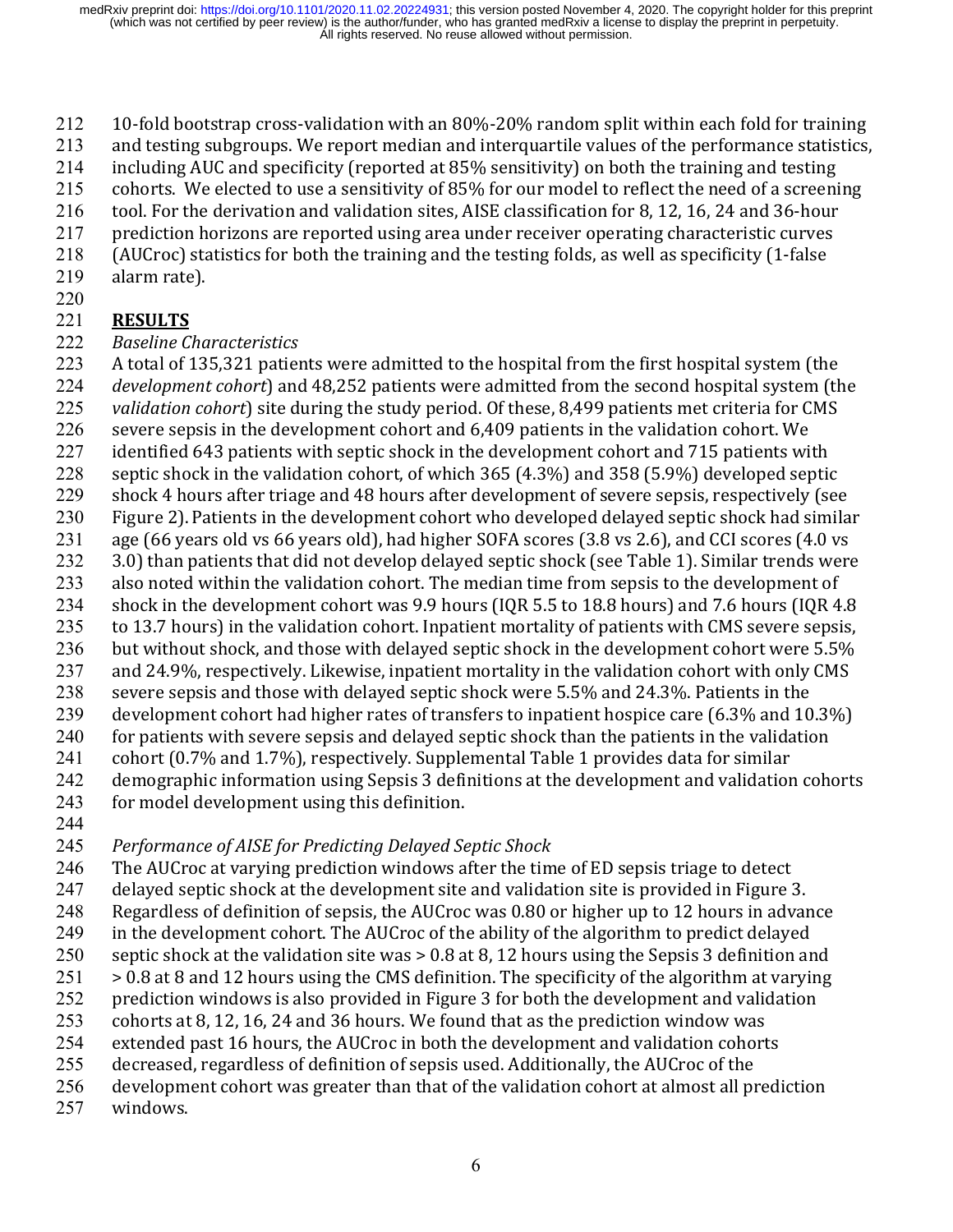#### 258

259 The most weighted input features of the algorithm, in order of importance for the detection 260 of septic shock were systolic blood pressure (SBP), blood urea nitrogen (BUN) level, 261 respiratory rate (RR), temperature and change in blood pressure in the cohort of patients 262 using CMS sepsis definitions. We used a collection of vital sign measurements at a given 263 time (with carry forwarded or sample-and-hold values for missing values) to make a 264 prediction, and then move forward by one hour and make another prediction. Table 2a 265 provides the remainder of the top 20 most important features for the prediction of septic 266 shock in the development cohort and the corresponding change in the AUCroc if removed 267 from the model. In the cohort of patients identified using Sepsis-3, the five most important 268 variables were, in the following order: systolic blood pressure, respiratory rate, heart rate, 269 blood urea nitrogen (BUN), and diastolic blood pressure. Supplemental Table 2 provides  $270$  the top 20 most important features for the prediction of septic shock and corresponding

- $271$  change in AUCroc if removed from the model.
- 272
- 273
- 274 Probability of Progression to Septic Shock and Mortality
- 275 Supplemental Table 3 provides the mortality rate and percentage of patients who
- 276 underwent transition to comfort measures based on the algorithm's prediction for the
- 277 development of delayed septic shock with a prediction window of 12 hours or less in the
- $278$  development cohort. As the probability of delayed septic shock increased, so did the chance
- $279$  of mortality or transition to hospice, particularly if the probability was greater than 0.8
- 280 where combined hospice and mortality rates was 22.6%.
- 281

282 There were only 18 false negative predictions by the algorithm (i.e. patients with septic 283 shock who were miss-classified as not having this), as shown in Supplemental Figure 3.

- 284 Among these 18 patients, all had probabilities of developing delayed septic shock less than
- 285 0.4 and none of the patients died or were transitioned to hospice. In other words, when the
- 286 algorithm says the patient is not at risk for septic shock there is a very high likelihood that
- 287 the person is actually not at risk of septic shock and even if misclassified, the patient has a
- 288 very low chance of mortality. Patients with a false positive (i.e. where the algorithm
- 289 predicted septic shock, but the patient did not develop this) prediction had a high 290 combined mortality and hospice rate, particularly with a probability between 0.8 and 1.0
- $291$  (21.3%). So, even if they may not develop shock within the 48 hours window, these
- 292 patients are more likely to die and merit provider evaluation.
- 293
- 294 *Test Characteristics of AISE Algorithm at Validation Site After Transfer Learning*
- 295 The AUCroc in the development cohort at 12 hours in the training and testing subgroups
- 296 was 0.822 and 0.833 for patients with CMS severe sepsis, respectively (see Figure 4). At the
- $297$  12-hour prediction window in the validation cohort, prior to transfer learning, the AUC was
- 298 0.778 (sensitivity of 0.85, specificity of 0.549) in the cohort of patients with CMS severe
- 299 sepsis. The positive predictive value of the algorithm is also provided in Figure 4. Negative
- 300 predictive values of the algorithm for the prediction of delayed septic shock was  $> 0.99$ . At
- 301 the same prediction window and with the same patient population after applying transfer
- 302 techniques, we found an AUCroc of 0.85 (sensitivity of 0.85, specificity of 0.678) in the
- 303 testing subgroup at the validation site (DeLong test, p value  $\lt 0.001$ ). The five most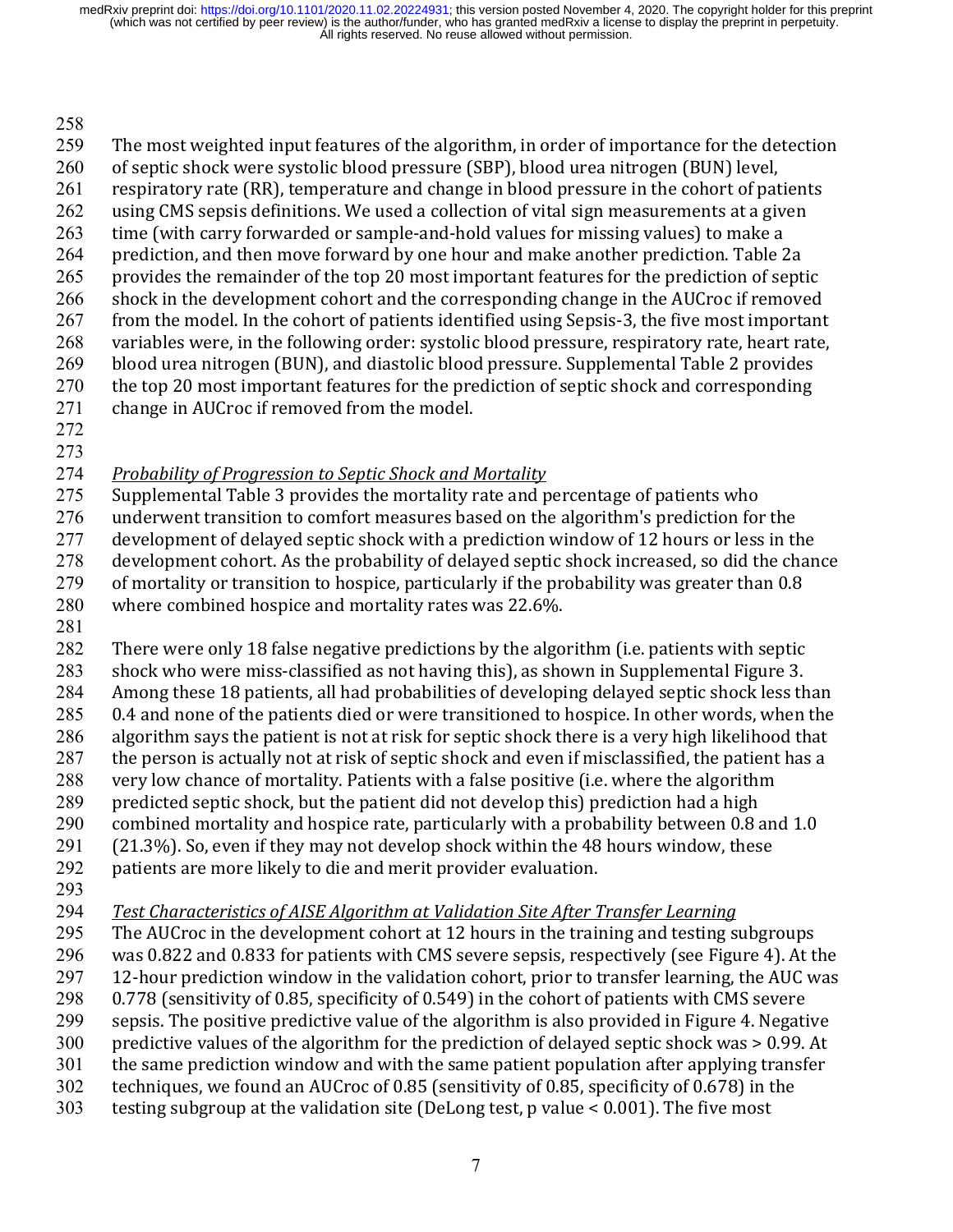- 304 important features in the algorithm after transfer learning was performed were SBP, HR,
- 305 temperature, BUN and hematocrit. The remainder of the top 20 most important input
- 306 features with corresponding AUC change are provided in Table 2b. We then evaluated the
- $307$  AUCroc in the development cohort at a 12-hour prediction window in the training at
- 308 testing subgroups using Sepsis-3 definitions. Using a 12-hour prediction window, we found
- 309 the AUCroc in the training subgroup of the validation cohort, prior to transfer learning was
- $310$  0.792. After the application of transfer learning in the training subgroup, the AUCroc was
- $311$  0.838 (*p* value from DeLong test < 0.001). In the cohort of patients identified using Sepsis-
- 312 3, the five most important variables were, in the following order: systolic blood pressure,
- 313 respiratory rate, heart rate, blood urea nitrogen (BUN), and diastolic blood pressure.
- 314 Supplemental Table 2 provides the top 20 most important features for the prediction of
- 315 septic shock and corresponding change in AUCroc if removed from the model. 316
- 317 Figure 5 shows the corresponding differences in the AUCroc for prediction of delayed
- $318$  septic shock at 12 hours using the AISE algorithm trained from scratch at the validation
- 319 site, compared to the algorithm developed using transfer learning with the initial model
- 320 trained at the development site using an increased numbers of patient encounters in model
- 321 development.

#### 322 323 **DISCUSSION**

- 324 We report a retrospective multicenter study that demonstrates the feasibility of a machine-
- 325 learning algorithm to predict the development of delayed septic shock from 135,321
- 326 patients and multiple definitions of sepsis. We then showed that the ML-algorithm can
- 327 provide excellent predictive characteristics at a separate site via the use of transfer
- 328 learning. The clinical implications of this are multiple. First, we highlight the need to
- 329 identify patients at high risk for delayed decompensation as these patients have a
- 330 significant increase in mortality compared to patients who do not progress to septic shock.
- 331 We then show favorable test characteristics of ML-algorithms for the identification of
- 332 patients at high risk of delayed septic shock. Finally, we provide evidence that transfer
- 333 learning can be used in the ED to boost test characteristics of ML-algorithms at external 334 sites and improve generalizability and portability. These results can help inform the
- 335 development and implementation of future ML-algorithms to predict the development of
- 336 conditions or outcomes that are inherently complex and challenging for providers in the
- 337 ED.
- 338
- 339 *Detection of Patients at High Risk of Delayed Septic Shock and Associated Mortality*
- 340 We have shown a significantly higher inpatient mortality in patients with delayed septic shock
- $341$  (24.6%) than patients with CMS severe sepsis but without shock (5.5%). Prior investigations
- 342 demonstrated similar findings across a variety of conditions (10, 24, 25). While this mortality
- 343 difference is well described, the ability to identify these patients in the ED has been limited by
- 344 single-center design and small sample sizes of previous studies. Capp et al. evaluated a cohort
- 345 of patients  $(1,336)$  who progressed to septic shock  $(111$  patients) at least 4 hours after ED
- $346$  arrival and found that female gender, non-persistent hypotension, bandemia, lactate  $> 4.0$
- 347 mmol/L and history of coronary artery disease were associated with delayed presentation of
- 348 septic shock (3). Holder et al. reported that in a cohort of 582 patients, serum albumin  $\leq 3.5$
- $349$  g/dL and triage diastolic blood pressure  $\lt 52$  mm Hg were also associated with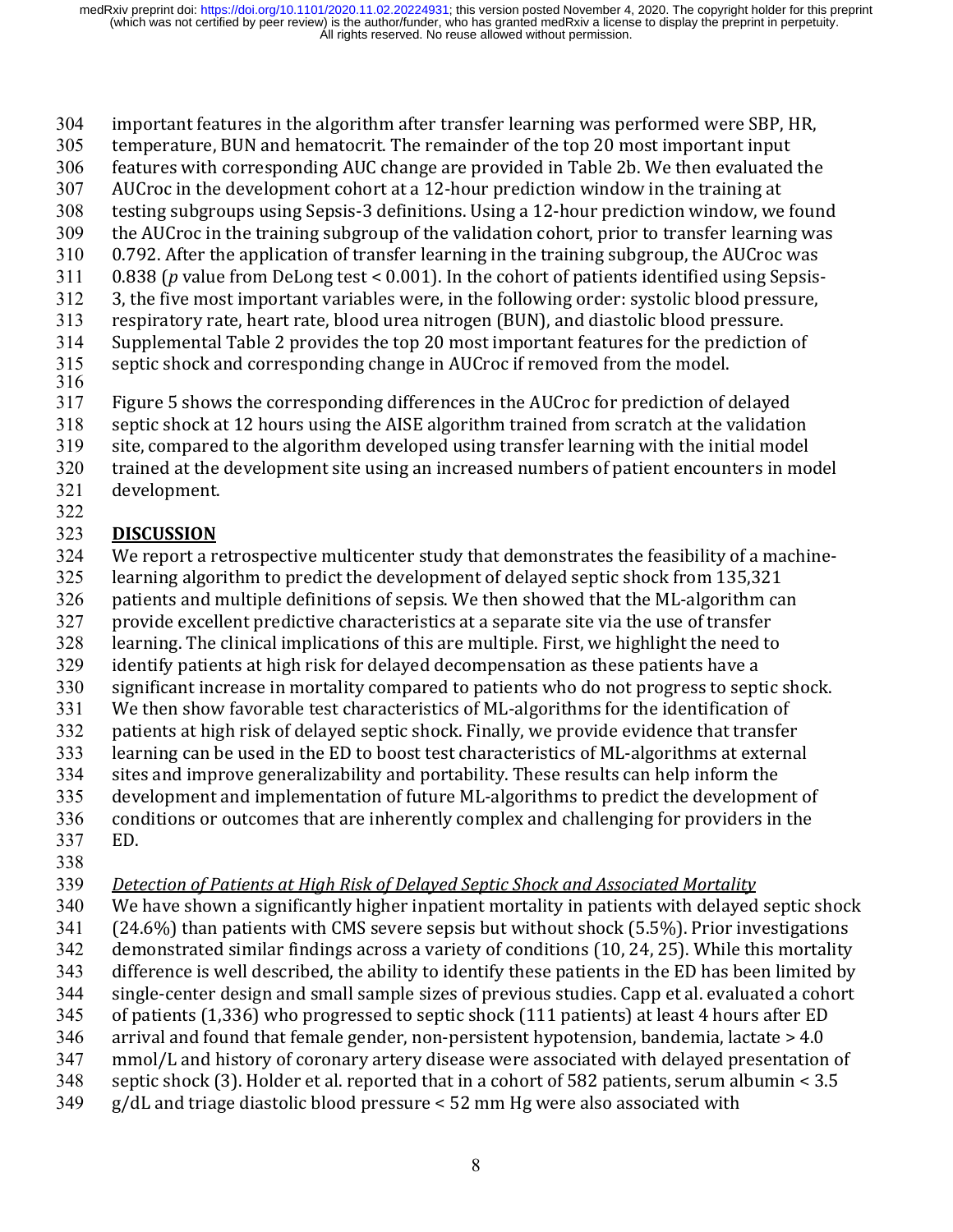- $350$  decompensation in 108 patients (26). While these findings are important, the clinical utility is
- 351 challenging to implement as a large majority of patients will meet at least one of the above
- 352 criteria and will likely not progress to septic shock. Use of early warning systems (e.g. MEWS,
- 353 NEWS, and VIEWS) for the prediction of adverse events from patients with sepsis have
- $354$  previously been described in the literature( $(27-30)$ . These scoring systems have performed
- $355$  better than use of quick sequential organ failure assessment  $(gSOFA)$  and systemic
- 356 inflammatory response syndrome (SIRS) for the prediction of adverse events, but their use has
- 357 been limited by moderate test performance characteristics in septic patients (12).
- 358
- 359 Machine-Learning for the Identification of Patients with Delayed Septic Shock
- 360 The field of machine learning refers to a subset of artificial intelligence that automates
- 361 analytical model building to identify patterns in data to predict outcomes. In particular, ML-
- 362 algorithms are powerful tools for the detection of complicated and non-linear outcomes when
- 363 traditional statistical methods (e.g. linear regression, recursive partitioning) are overrun by a
- 364 large number of variables. Recently, ML-algorithms have shown superior test characteristics in
- 365 the prediction of sepsis in the ED and may lower mortality  $(13, 14)$ . The AISE algorithm used in
- 366 this study has previously been shown to have good performance in the detection of sepsis in the
- $367$  ICU at varying prediction windows (4, 6, 8, 12 hours) using 65 readily available variables that 368 yield easily-interpretable scores and can be calculated in real-time (15). Using the same
- 369 algorithm, but with decreased number of variables for better portability across hospital
- 370 systems, we found that regardless of the definition of sepsis used, an AUCroc >0.8 for the
- 371 prediction of delayed septic shock was found for both the development and validation site up to
- 372 12 hours in advance. We found the majority of patients who experience a delay in the
- 373 development of septic shock did so at a median of 7.6 hours (validation site) and 9.9 hours
- 374 (development site), the majority of which occurred after transferring out of the ED.
- 375
- 376 Given the excellent test characteristics of the AISE algorithm at these time points, the utility of
- 377 our findings is clinically relevant, as implementation may decrease unanticipated ICU transfers,  $378$  prompt a change in management (e.g. fluids or broadening of antibiotics), and raise situational
- 379 awareness of providers for these high-risk patients. Importantly, we also found that the false
- 380 positive predictions by the AISE algorithm (those predicted to develop septic shock, but did
- 381 not) had mortality and transition to hospice rates similar to true positives. This was maintained
- 382 across sites that had a significant difference in the proportion of septic patients transferred to
- 383 hospice care. While inappropriate identification for delayed septic shock worsens test
- 384 characteristics of the AISE algorithm, these patients likely benefit from additional evaluation
- 385 and potential interventions to prevent decompensation and potentially death.
- 386
- 387 *Feasibility and Performance of Transfer Learning:*
- 388 Transfer learning is a technique used in machine learning to translate patterns and extracted
- 389 features learned in one setting and generalizing those patterns in another setting. This allows
- 390 for ML models developed from a large robust data set to be fine-tuned onto a more sparse data
- 391 set (31). We found that the use of transfer learning techniques dramatically improved the
- 392 AUCroc for the prediction of delayed septic shock at a hospital system geographically distinct
- 393 and consisting of different patient populations with an algorithm trained at an external site (see
- 394 Figure 1). While others have demonstrated similar results in medical applications of ML, to our
- $395$  knowledge, this is the first instance of a ML-algorithm using transfer learning for an application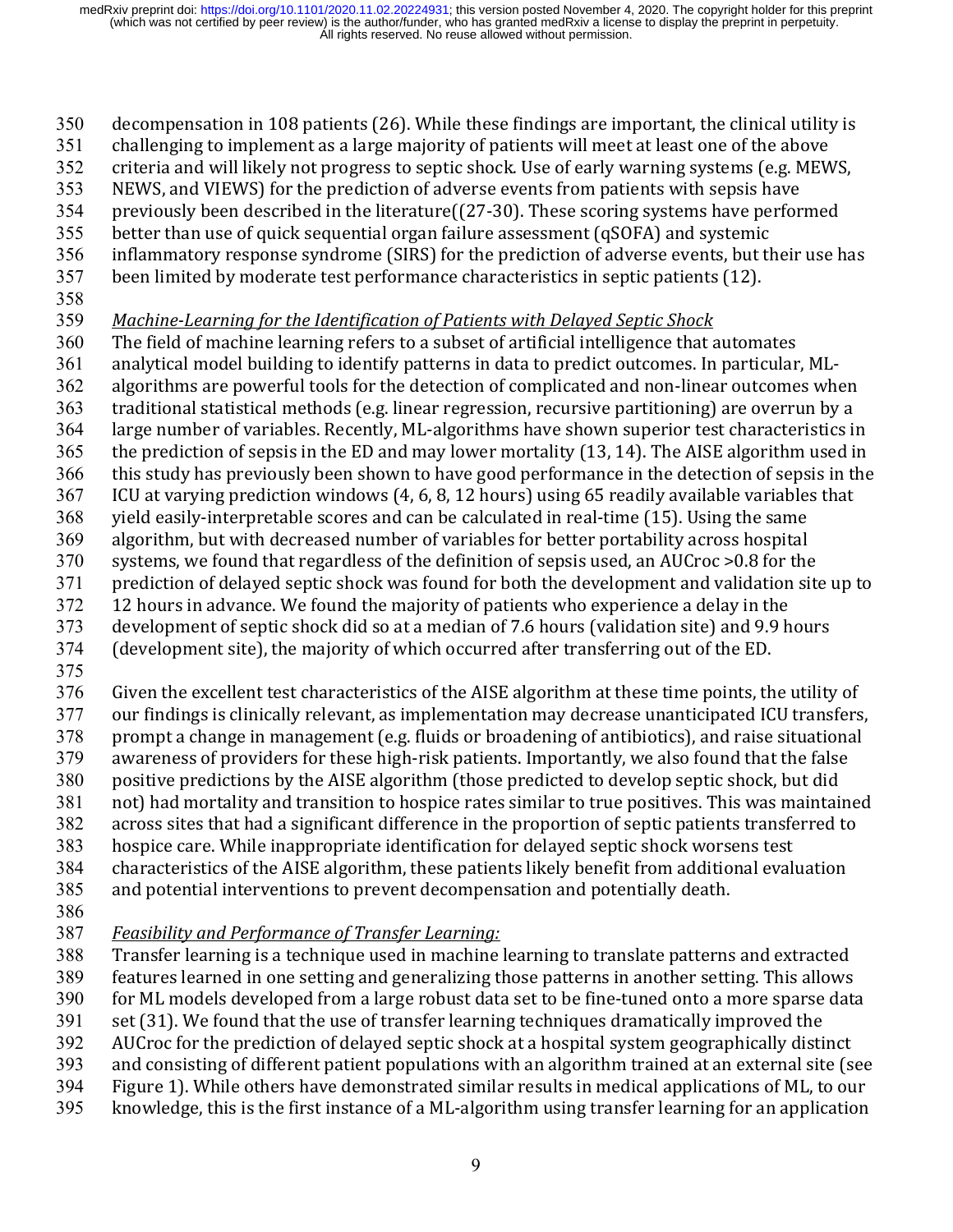396 in the ED (32-34). Previously, decision rules used in emergency medicine have shown

- 397 impressive test characteristics at the institutions or regions that developed them but attempts
- $398$  at external validation have vielded lower sensitivity and specificity, limiting general use (35,
- 399 36). Transfer learning techniques are positioned to further adoption and generalizability of
- 400 prediction rules and ML-algorithms in external environments, allowing portability of an
- 401 algorithm from site to site while maintaining superior test characteristics that can be available
- 402 in real-time to providers (31, 37, 38)
- 403

404 Transfer learning is best applied when a source data set features and outcomes of interest are

- 405 generalizable, as are the variables used by the AISE algorithm. Whereas some emphasis in
- 406 machine learning has been focused on knowledge distillation from large implemented ML-407 algorithms to simpler models that can be applied broadly (for example, a rule-based decision
- 408 tree), transfer learning techniques allow complicated models such as the one evaluated in this
- 409 study to be applied to clinical scenarios in more resource limited environments with smaller
- 410 target data sizes. One strong advantage of this particular implementation and algorithm is
- 411 privacy and data security. Whereas previously reported methods co-mingle data from multiple
- 412 institutions to yield stronger test characteristics, this approach may infringe upon a covered
- 413 entity's autonomy over protected healthcare data and terms of patient data privacy (39-41). We
- 414 report a ML process that uses transfer learning in such a way that affords hospital systems the

415 ability to maintain data privacy and does not require a data transfer to a central location for

- $416$  fine-tuning, but rather can be completed at an individual site.
- 417
- 418 Limitations:

419 We report results from a single validation site and while we feel confident in the use of

- 420 transfer-learning to improve external validity, results should be tested on a more
- 421 geographically diverse patient population. The definitions for sepsis, severe sepsis and
- 422 septic shock used in this manuscript are based on previously described criteria from CMS
- 423 and international guidelines and have been optimized for analysis of large clinical
- 424 databases, but accurate diagnosis of sepsis often requires clinical chart-view and
- 425 adjudication by multiple reviewers (42). Additionally, we did not include patients who had
- $426$  simple sepsis (e.g.  $2/4$  SIRS + suspected infection) without any end-organ damage and thus
- 427 may have not included some patients who developed delayed septic shock without
- 428 preceding severe sepsis. Patient populations and the diagnostic approach to sepsis may
- 429 change in the coming years and such algorithms may require revisions, although the
- 430 proposed transfer-learning framework is well-suited for model fine-tuning, and this form
- 431 the basis of future studies. Further, we limited the number of input features to 40 most
- 432 commonly measured vitals and labs. While this was done to increase portability of the
- 433 algorithm and allow for seamless EMR-agnostic deployment via Health Level Seven (HL7)
- 434 standard protocols, we acknowledge there are additional variables that could be used to 435 improve the prediction of delayed septic shock. Smaller clinical sites may lack experience
- 436 or the infrastructure at this point for implementation of such algorithms. However, major
- 437 EHR distributors are interested in such technological advances and may make
- 438 implementation easier for interested sites. As we have shown in Figure 5, clinical sites with
- 439 fewer patients benefit more from model development with transfer learning. Finally,
- 440 application of this study to broader clinical use will require further validation with
- 441 prospective, randomized clinical trials assessing patient-centered outcomes (43).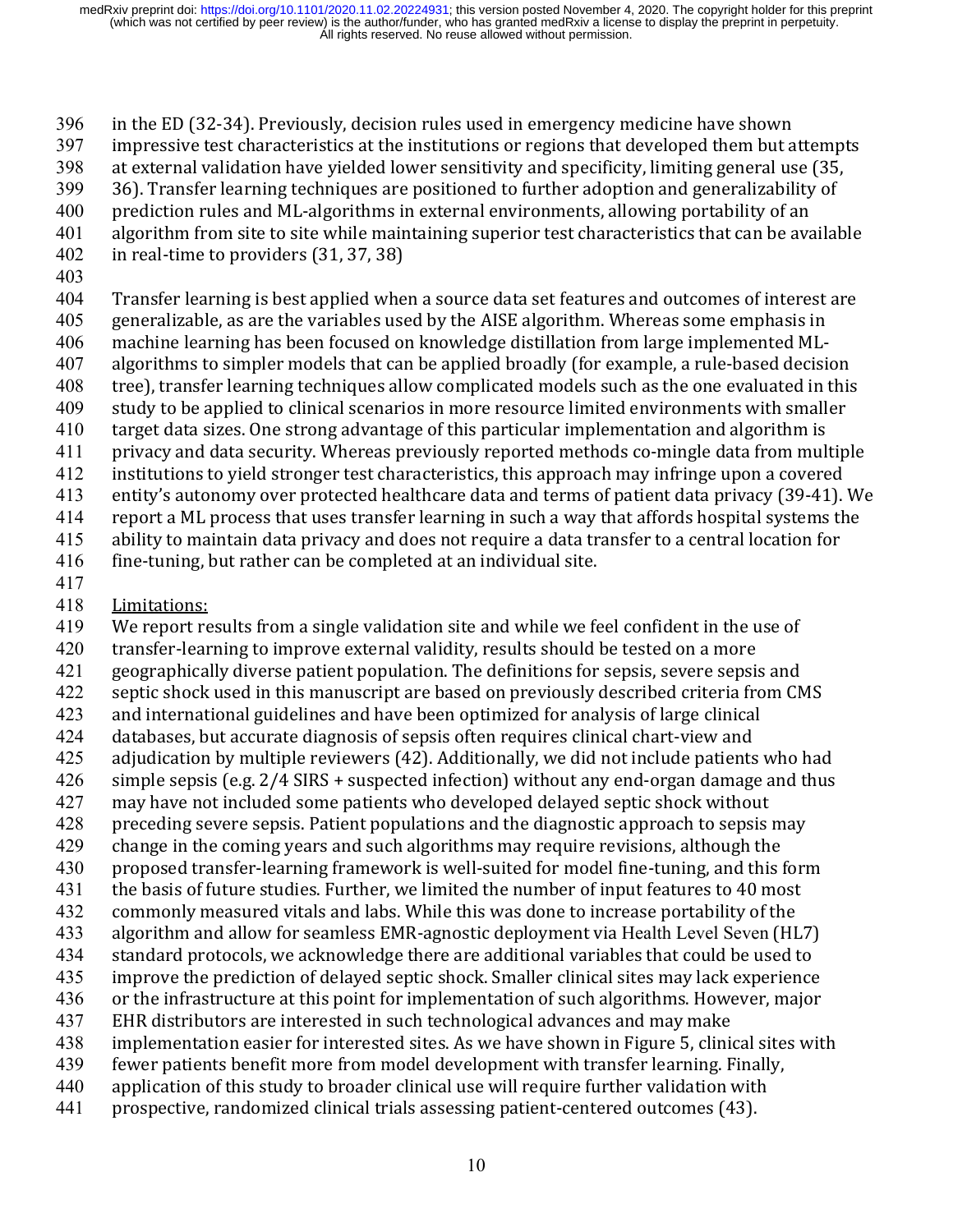#### 442

#### 443 **Conclusion**:

444 Patients who develop septic shock 4 hours after triage in the ED have in-hospital mortality

- 445 approximately five times than those who do not progress to septic shock. The AISE algorithm
- 446 was trained to provide excellent AUCroc at identifying patients at risk of delayed development
- 447 of septic shock, particularly at prediction windows of 8 to 12 hours. The most important
- 448 features in the detection of delayed septic shock with systolic blood pressure, blood urea
- 449 nitrogen, respiratory rate, temperature and change in blood pressure. Transfer learning was
- 450 effective at augmenting prediction performance at a second, distinct clinical site. Future 451 prospective studies are required to validate the use of such techniques in clinical practice.
- 
- 452<br>453
- **Figure 1**: Schematic diagram of transfer learning as implemented in this study. (1) A prediction
- 454 model neural network (such as AISE) is initialized with random weights and is trained using data
- 455 from the development site. (2) Starting with a pre-trained model from the development site, the
- 456 model weights are fine-tuned (or retrained) using relatively small amount of data from the
- 457 validation site prior to application to the validation cohort. This procedure is called transfer<br>458 learning.
- learning.



459 460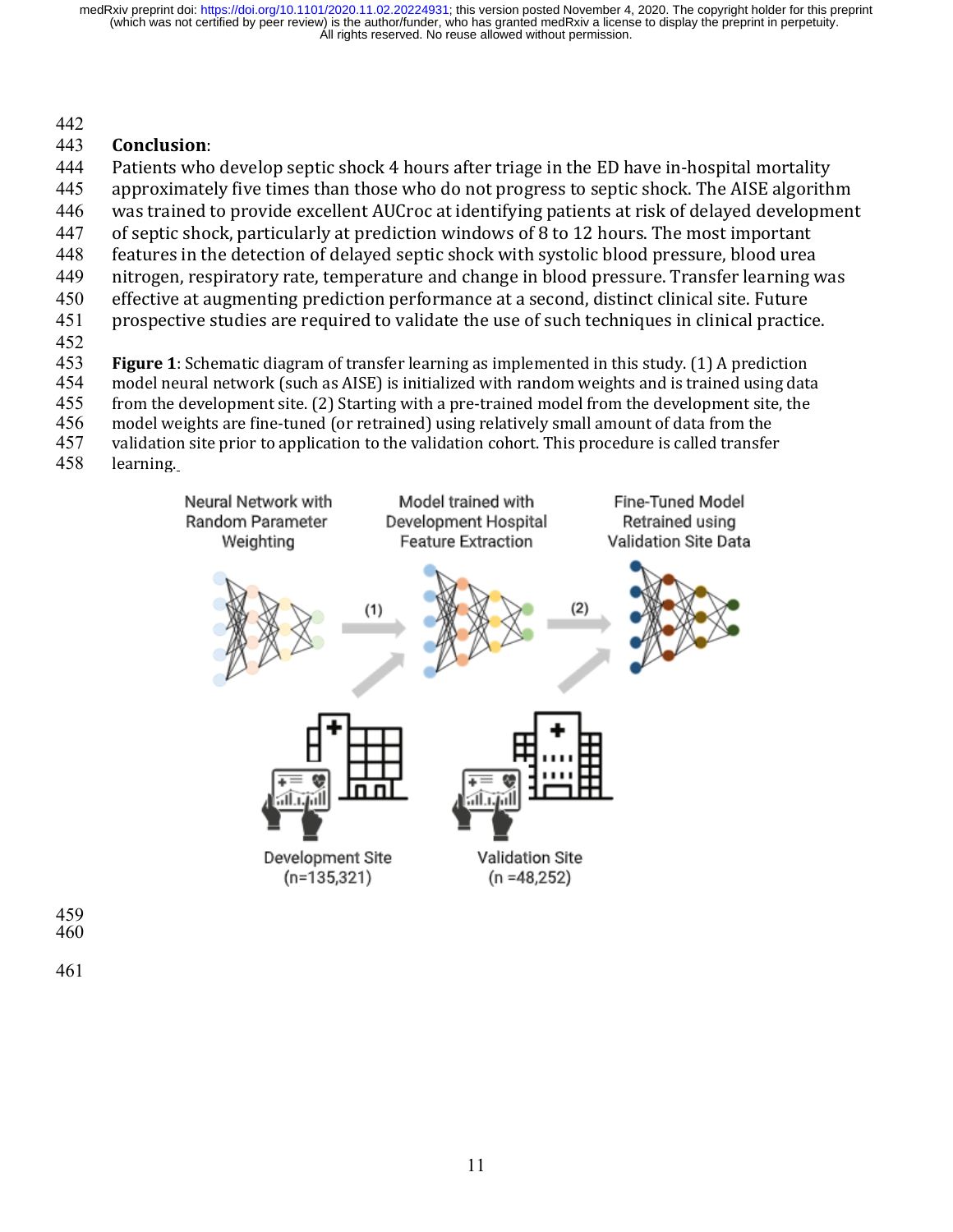**462 Table 1:** Demographic comparisons of the derivation and validation sites using CMS severe sepsis 463 definitiona

|                                                             |                                               | Development site after 4 hours from ED<br>arrival until 48 hours after T0 of severe<br>sepsis | Validation site after 4 hours from<br>ED arrival until 48 hours after T0<br>of severe sepsis |                                          |  |
|-------------------------------------------------------------|-----------------------------------------------|-----------------------------------------------------------------------------------------------|----------------------------------------------------------------------------------------------|------------------------------------------|--|
| Demographics                                                | Severe sepsis<br>without shock <sup>b</sup> , | Severe sepsis<br>with shock <sup>c</sup>                                                      | Severe sepsis <sup>b</sup> ,<br>Without shock                                                | Severe sepsis<br>with shock <sup>c</sup> |  |
| Patients, n                                                 | 4951                                          | 365                                                                                           | 4403                                                                                         | 358                                      |  |
| Age, yrs (S.D)                                              | 62 (48, 73)                                   | 65 (54, 74)                                                                                   | 60.5 (47.4, 72.1)                                                                            | 62.2 (53.1,<br>72.9)                     |  |
| Male, %                                                     | 53.2                                          | 49.3                                                                                          | 57.2                                                                                         | 57.3                                     |  |
| Race, %<br>White<br><b>Black</b><br>Asian<br><b>Other</b>   | 42.5<br>50.9<br>3.2<br>3.4                    | 44.7<br>50.7<br>1.6<br>3.0                                                                    | 53.7<br>9.5<br>8.9<br>27.9                                                                   | 56.4<br>9.8<br>6.9<br>26.9               |  |
| ICU LOS, hrs (IQR)                                          | 0(0, 46.5)                                    | 95.1 (51.3, 195.5)                                                                            | 0(0, 16.5)                                                                                   | 87.9 (46.1,<br>169.6)                    |  |
| ED LOS, hrs (IQR)                                           | $6.5$ $(5.0, 8.8)$                            | 5.9(4.6, 7.9)                                                                                 | 9.4(6.7, 16.1)                                                                               | 8.2(6.2, 11.2)                           |  |
| CCI, # (IQR)                                                | 4(2, 6)                                       | 4(2, 7)                                                                                       | 5(3,8)                                                                                       | 5(3,8)                                   |  |
| SOFA, $n$ (IQR)                                             | 2.9(1.8, 4)                                   | 3.8(2, 5.2)                                                                                   | 1.6(0.5, 2.8)                                                                                | 2.8(3.4, 2)                              |  |
| Inpatient mortality, %                                      | 5.5                                           | 24.9                                                                                          | 5.5                                                                                          | 24.3                                     |  |
| Transfers to hospice,%                                      | 6.3                                           | 10.9                                                                                          | 0.7                                                                                          | 1.7                                      |  |
| Time from ED admission to<br>shock <sup>d</sup> , hrs (IQR) | $-$                                           | 11.9(7.0, 21.0)                                                                               |                                                                                              | 10.0 (6.8, 16.9)                         |  |
| Time from sepsis to shock,<br>hrs (IQR)                     |                                               | 9.9(5.5, 18.8)                                                                                |                                                                                              | 7.6 (4.8, 13.7)                          |  |

SOFA=sequential organ failure assessment

a- Patients from the overall cohort were included in the study cohorts (derivation and validation cohorts) if they met all of the following

criteria: (1) met sepsis criteria according to CMS guidelines*]*, defined as the time at which the patient had a culture taken with antibiotic administration of at least 3 days, AND met SIRS criteria, AND a lactate >2 OR other signs of organ dysfunction, as defined in the CMS

guidelines)[18]; (2) were admitted to the ED for at least 3 hours, and no more than 7 days; (3) developed shock after the first 4 hours of ED admission, if applicable; (4) developed shock after 2 hours of developing sepsis. If applicable.

5.D=standard deviation; yrs=years; LOS=length of stay; ED=Emergency department; IQR=interquartile range; CCI=Charlson comorbidity index;<br>
3. SOFA=sequential organ failure assessment<br>
466 a-Patients from the overall cohort b- Sepsis is defined as the time at which the patient had a culture taken with antibiotic administration of at least 3 days, AND met SIRS criteria, AND a lactate >2 OR other signs of organ dysfunction, as defined in the CMS guidelines. The time of sepsis onset is the earliest timestamp associated with these events.

c- Septic shock is defined as patients with sepsis who require vasopressor administration.

d- Time until septic shock, defined as the time of vasopressor administration in someone with sepsis

476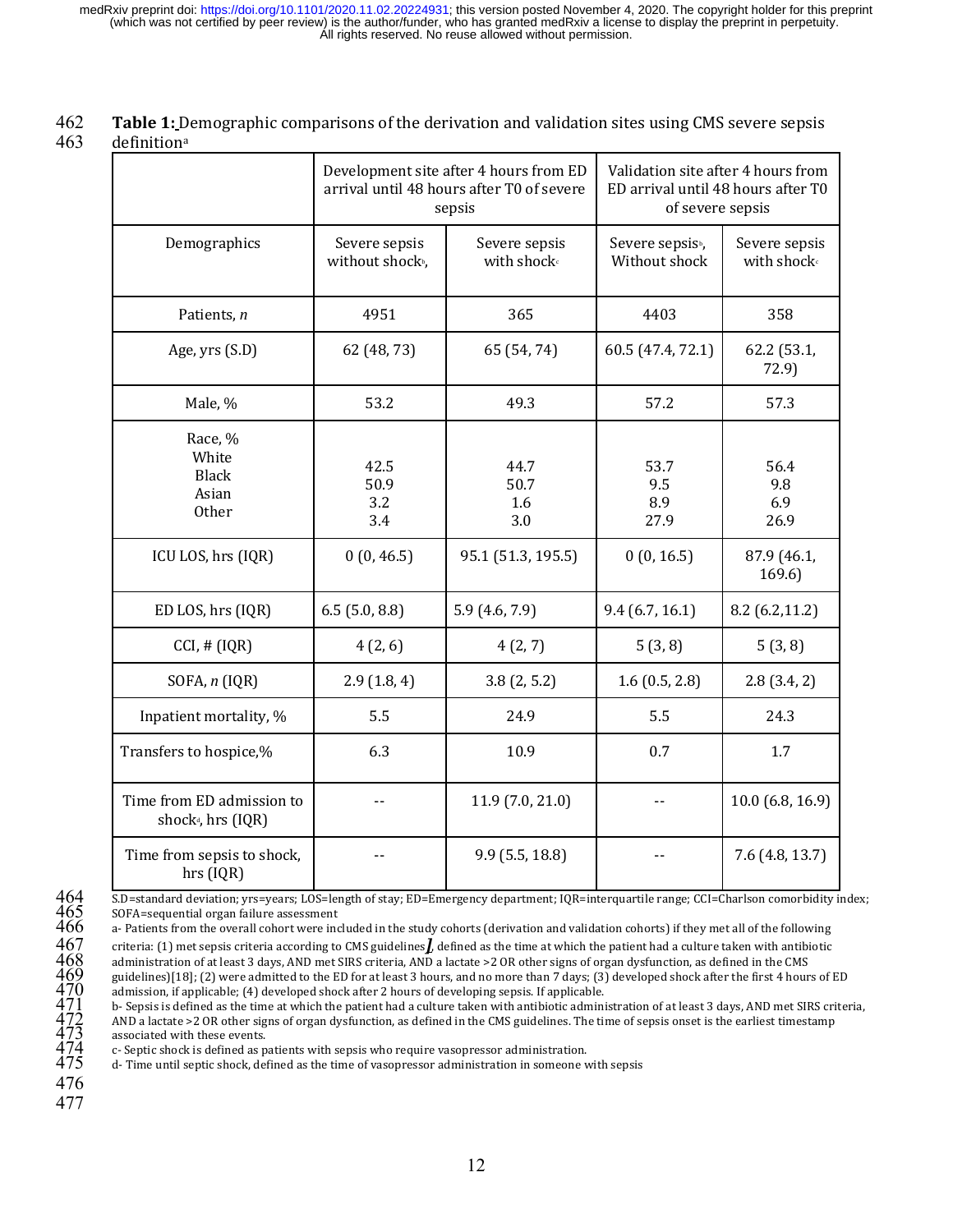| 478 | <b>Table 2a:</b> Top 20 most important features (Development Cohort) in septic shock prediction and |
|-----|-----------------------------------------------------------------------------------------------------|
| 479 | corresponding change in AUCroc if removed.                                                          |

| ۰. |
|----|
| ٠  |
|    |

| $\mathbf{1}$   | SBP (0.062)        |    | 11 Calcium (0.004)       |
|----------------|--------------------|----|--------------------------|
| 2              | <b>BUN (0.019)</b> |    | 12 DBP (0.003)           |
| 3              | Resp Rate (0.012)  | 13 | Potassium (0.002)        |
| $\overline{4}$ | Temp (0.008)       | 14 | 02Sat (0.001)            |
| 5              | Delta_SBP (0.007)  | 15 | Delta_02Sat (0.001)      |
| 6              | Hct (0.007)        |    | 16 Delta_Temp (0.001)    |
| $\overline{7}$ | wbc (0.007)        | 17 | MAP (0.001)              |
| 8              | Lactate (0.007)    | 18 | Delta_EtCO2 (0.001)      |
| 9              | Creatinine (0.007) | 19 | Delta_BaseExcess (0.001) |
| 10             | HR (0.006)         | 20 | Delta_HCO3 (0.001)       |

# $\begin{array}{c} 480 \\ 481 \\ 482 \\ 483 \end{array}$

 O2 Sat=Oxygen Saturation; DBP=Diastolic Blood Pressure; HCO3=Bicarbonate; HR= Heart Rate; Temp=Temperature; EtCO2=End-Tidal CO2; SBP=Systolic blood pressure;

The number in parentheses shows the amount of change in AUC if a feature is treated as missing in the model

#### 485 Table 2b: Top 20 most important features (Validation Cohort) in septic shock prediction

| $\mathbf{1}$   | SBP (0.049)            | 11 | Alkalinephos (0.003)     |
|----------------|------------------------|----|--------------------------|
| $\overline{2}$ | HR (0.015)             |    | 12 Magnesium $(0.002)$   |
| 3              | Temp (0.015)           | 13 | Age (0.002)              |
| $\overline{4}$ | <b>BUN (0.013)</b>     | 14 | Time in ED (0.002)       |
| 5              | Hct (0.011)            | 15 | Delta_SBP (0.001)        |
| 6              | Lactate (0.009)        | 16 | pH(0.001)                |
| $\overline{7}$ | Resp Rate (0.005)      | 17 | Delta_BUN (0.001)        |
| 8              | BilirubinTotal (0.005) | 18 | Delta_WBC (0.001)        |
| 9              | Creatinine (0.003)     | 19 | Delta_Fibrinogen (0.001) |
| 10             | DBP (0.003)            | 20 | Male (0.001)             |

The number in parentheses shows the amount of change in AUC if a feature is treated as missing in the model

 O2Sat=Oxygen Saturation; DBP=Diastolic Blood Pressure; HCO3=Bicarbonate; HR= Heart Rate; Temp=Temperature; EtCO2=End-Tidal  $\frac{488}{489}$  CO2; SBP=Systolic blood pressure;<br> $489$  The number in parentheses shows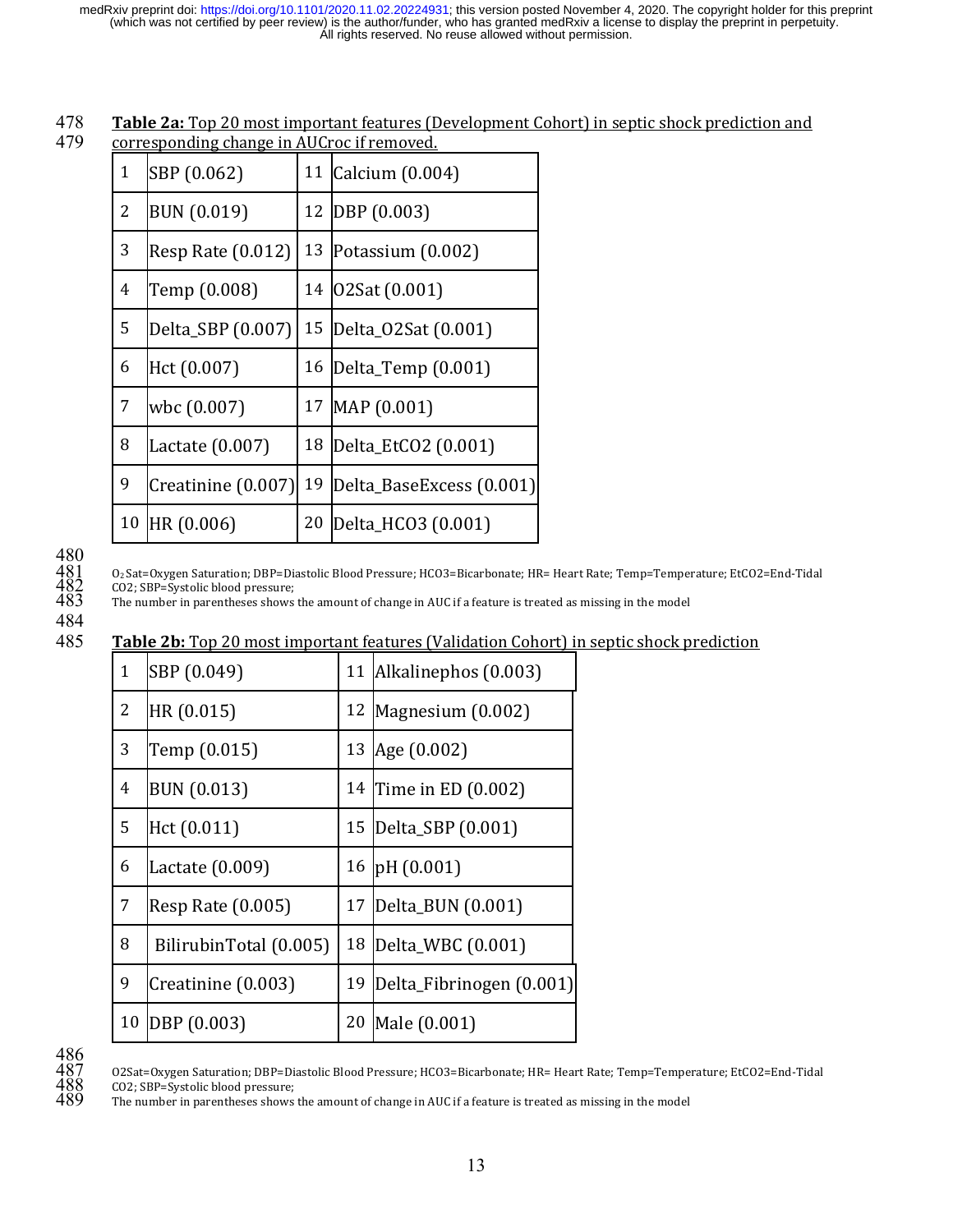#### 490 **Figure 2:** Flowchart describing inclusion of subjects used in the development and validation

491 cohorts using CMS sepsis definitions.

492



- 493 494
- 495
- 496
- 
- 497
- 498

- 500
- 501
- 502
- 
- 503
- 504
- 505
- 
- 506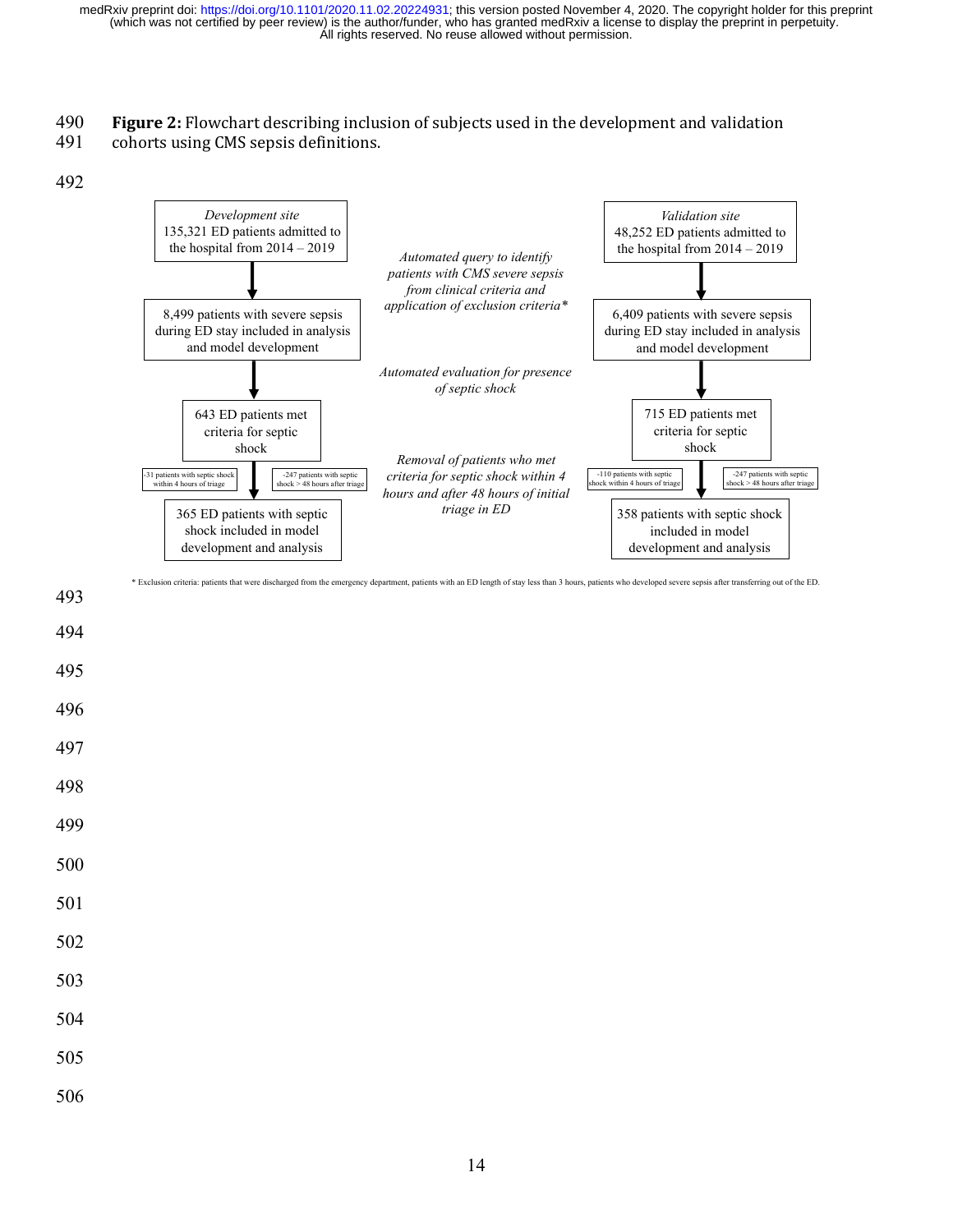507 **Figure 3:** Comparison of AUC and specificity (calculated at 85% sensitivity) of models predicting

508 septic shock at different prediction windows at the validation site. 10-fold cross-validation was

509 performed and a median and inter-quartiles are presented using lines and shaded areas,

510 respectively.

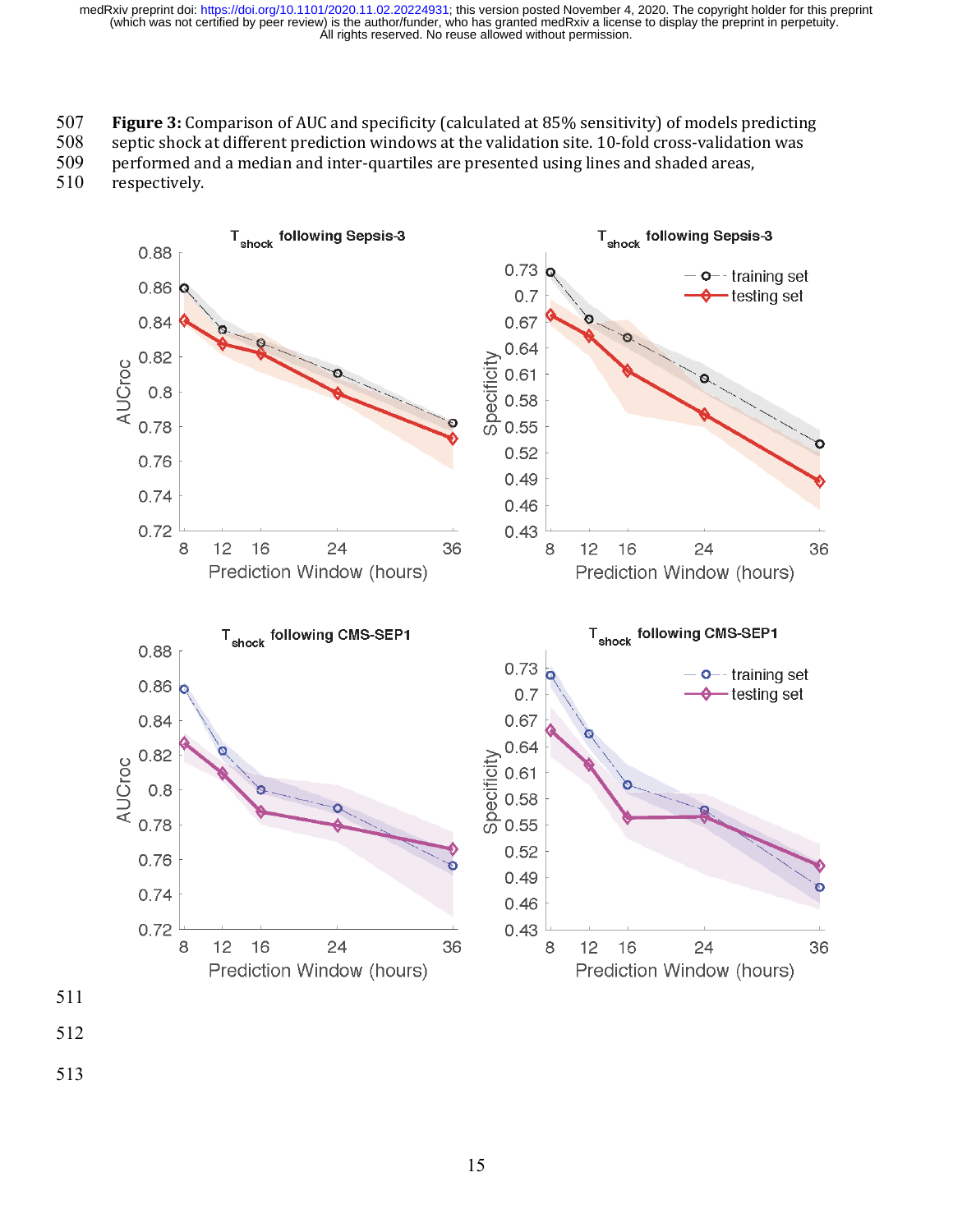- 514 Figure 4: Area under the receiver operating characteristic (AUCROC) and precision-recall
- 515 curves (AUCPR) for predicting t-sepsis 12 hours in advance at the development site using

516 CMS severe sepsis definition.

517

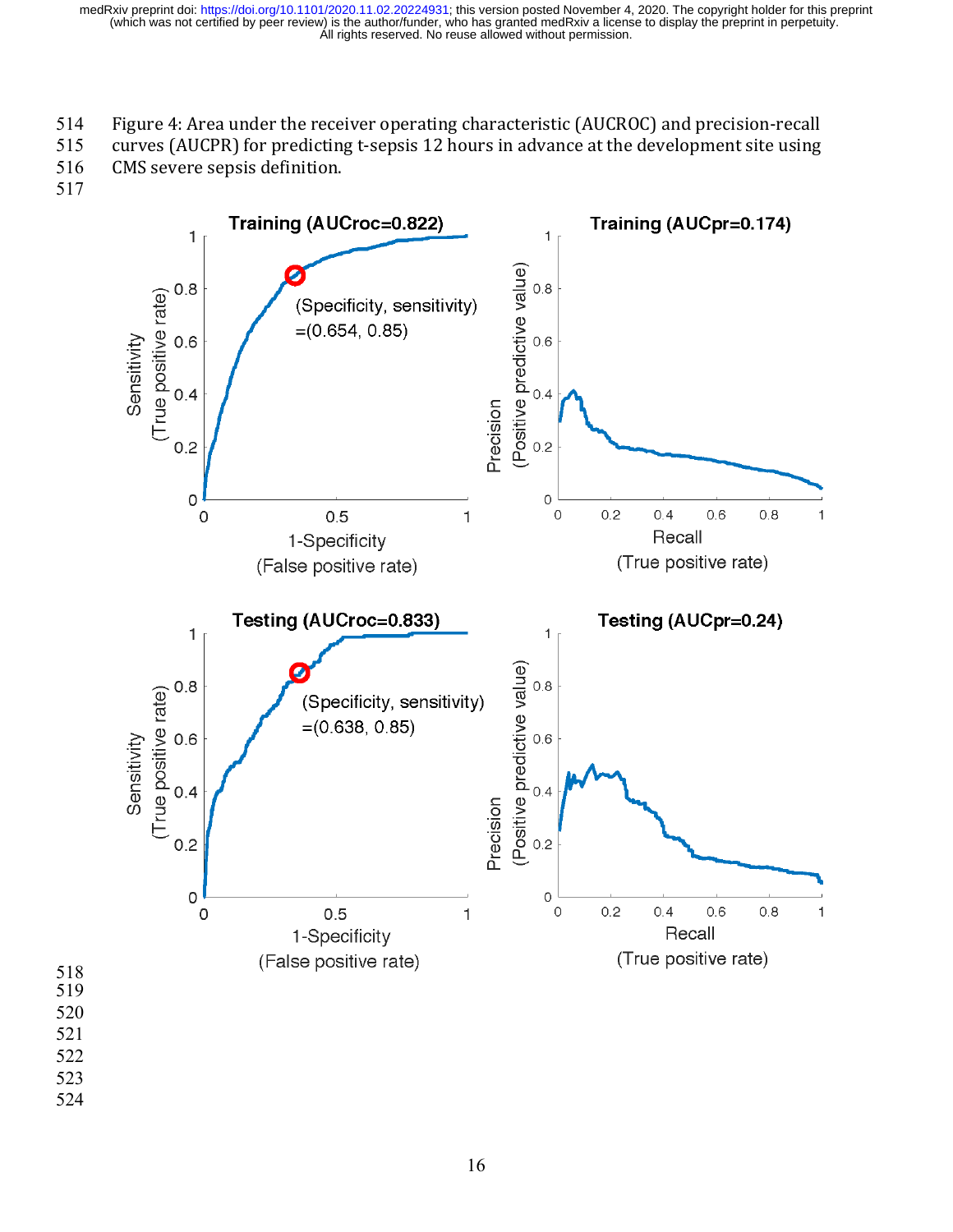525 **Figure 5**: Area under the receiver operating characteristic (AUCROC) of the ability of the AISE<br>526 algorithm to detect septic shock 12 hours ahead of time in the validation cohort with and withe

526 algorithm to detect septic shock 12 hours ahead of time in the validation cohort with and without transfer learning (red and black dashed lines, respectively) based on increasing amounts of patien

transfer learning (red and black dashed lines, respectively) based on increasing amounts of patient

528 encounters in model development.

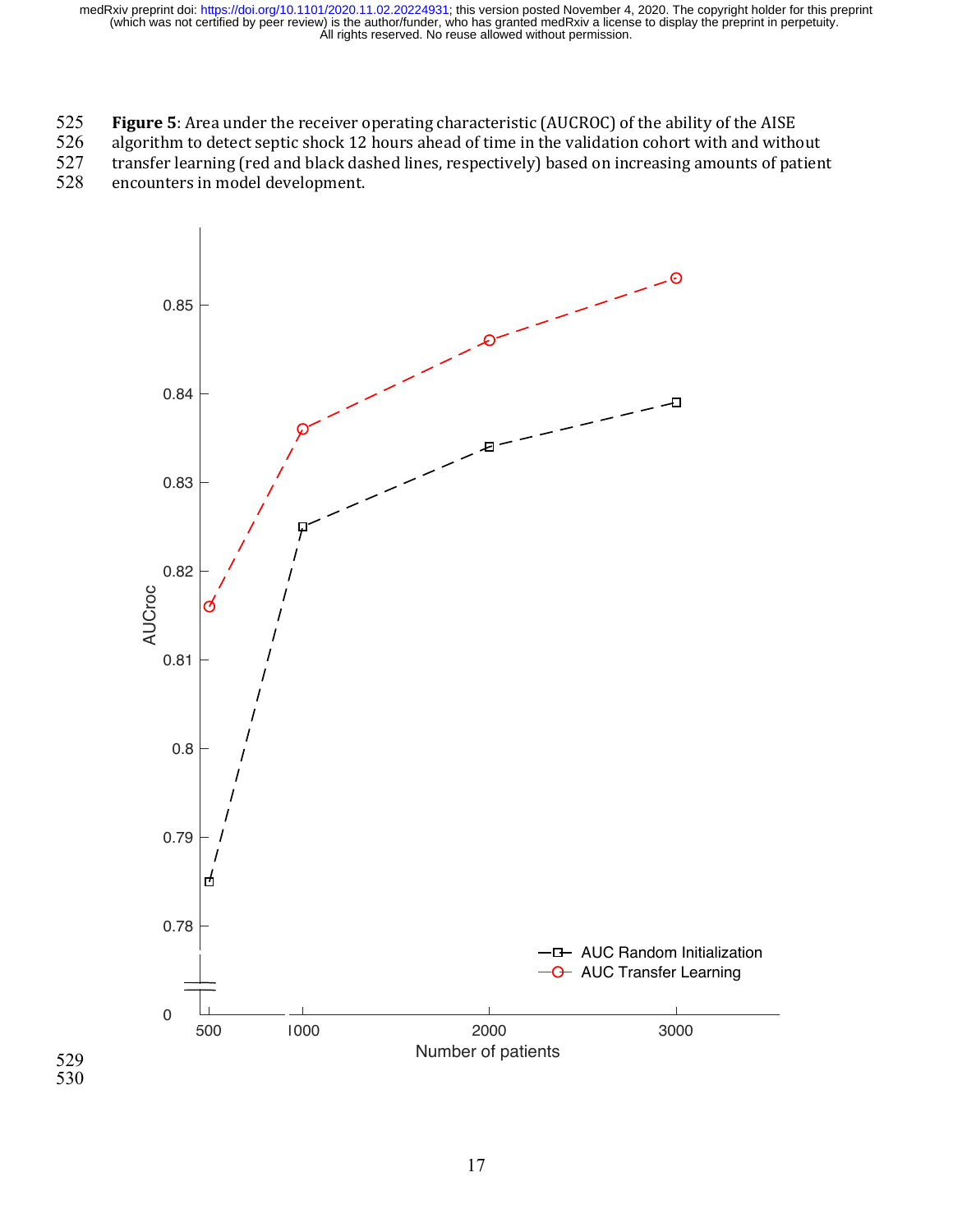#### **S31 Supplemental Table 1:** Demographic comparisons of the derivation and validation sites using

#### 532 sepsis-3 criteria

|                                                            | Development site                  |                                   |                                   | Validation site                   |
|------------------------------------------------------------|-----------------------------------|-----------------------------------|-----------------------------------|-----------------------------------|
| Demographics                                               | Sepsis <sup>b</sup> ,<br>no shock | Sepsis<br>with shock <sup>c</sup> | Sepsis <sub>b</sub> ,<br>no shock | Sepsis<br>with shock <sup>c</sup> |
| Patients, n (%)                                            | 10087                             | 522                               | 4984                              | 465                               |
| Age, yrs (S.D)                                             | 66 (53, 78)                       | 66 (55, 75)                       | 62.9 (51.6,<br>74.2)              | 62.3 (53.5, 73.7)                 |
| Male, %                                                    | 53.1                              | 49.4                              | 59.2)                             | 60.6                              |
| Race, %<br>White<br><b>Black</b><br>Asian<br>Other         | 48.1<br>45.9<br>2.9<br>3.1        | 48.6<br>46.1<br>1.4<br>3.9        | 51.9<br>9.2<br>8.8<br>30.1        | 56.3<br>9.2<br>5.2<br>29.3        |
| ICU LOS,<br>hrs (IQR)                                      | 0(0, 38.6)                        | 95.8 (51.8,<br>198.6)             | 0(0, 18.3)                        | 93.9 (51.0,<br>200.9              |
| CCI, # (IQR)                                               | 3(2, 5)                           | 4(2, 7)                           | 5(3, 9)                           | 5(3, 9)                           |
| SOFA, n (IQR)                                              | $2.6$ (2.0, 4.0)                  | 3.8(2, 5.1)                       | 2.3(1.6, 3.5)                     | 3.6(2.3, 5.3)                     |
| Inpatient mortality, %                                     | 4.2                               | 24.9                              | 6.3                               | 23.4                              |
| Transfers to hospice, %                                    | 5.6                               | 12.3                              | 0.8                               | 1.8                               |
| Time from ED admission to<br>shock <sup>d</sup> ,hrs (IQR) | $\overline{\phantom{a}}$          | 11.2 (6.8, 20.81)                 |                                   | 9.9 (6, 17.9)                     |
| Time from sepsis to shock,<br>hrs (IQR)                    |                                   | 9.5(5.6, 19.3)                    |                                   | 8.8 (5.5, 16.7)                   |

SOFA=sequential organ failure assessment

533 S.D=standard deviation; yrs=years; LOS=length of stay; ED=Emergency department; IQR=interquartile range; CCI=Charlson comorbidity index;<br>
5336 orA-sequential organ failure assessment<br>
6 DOFA-sequential organ failure a a- Patients from the overall cohort were included in the study cohorts (derivation and validation cohorts) if they met all of the following criteria: (1) met sepsis criteria according to sepsis-3 criteria [17], defined as the first of two timepoints: suspicion of infection or t-suspicion (blood cultures and antibiotics within 24 or 72 hours, depending on if cultures or antibiotics occur first, respectively), and the time of a 2point increase in the Sequential Organ Failure Assessment (SOFA) score (t-SOFA) from up to 24 hours before to up to 12 hours after the tsuspicion (t SOFA + 24 hr > t suspicion > t-SOFA – 12 hr); (2) were admitted to the ED for at least 3 hours, and no more than 7 days; (3) developed shock after the first 4 hours of ED admission, if applicable; and (4) developed shock after 2 hours of developing sepsis. If applicable. b- Sepsis is defined as the first of two timepoints: suspicion of infection or t-suspicion (blood cultures and antibiotics within 24 or 72 hours, depending on if cultures or antibiotics occur first, respectively), and the time of a 2-point increase in the Sequential Organ Failure Assessment (SOFA) score (t-SOFA) from up to 24 hours before to up to 12 hours after the t-suspicion (t SOFA + 24 hr > t suspicion > t-SOFA – 12 hr); (2) were admitted to the ICU for at least 8 hours, and no more than 20 days; and (3) developed shock after the first 4 hours of ICU admission, if applicable.

c- Septic shock is defined as patients with sepsis who require vasopressor administration.

d- Time until septic shock, defined as the time of vasopressor administration in someone with sepsis

- 548
- 549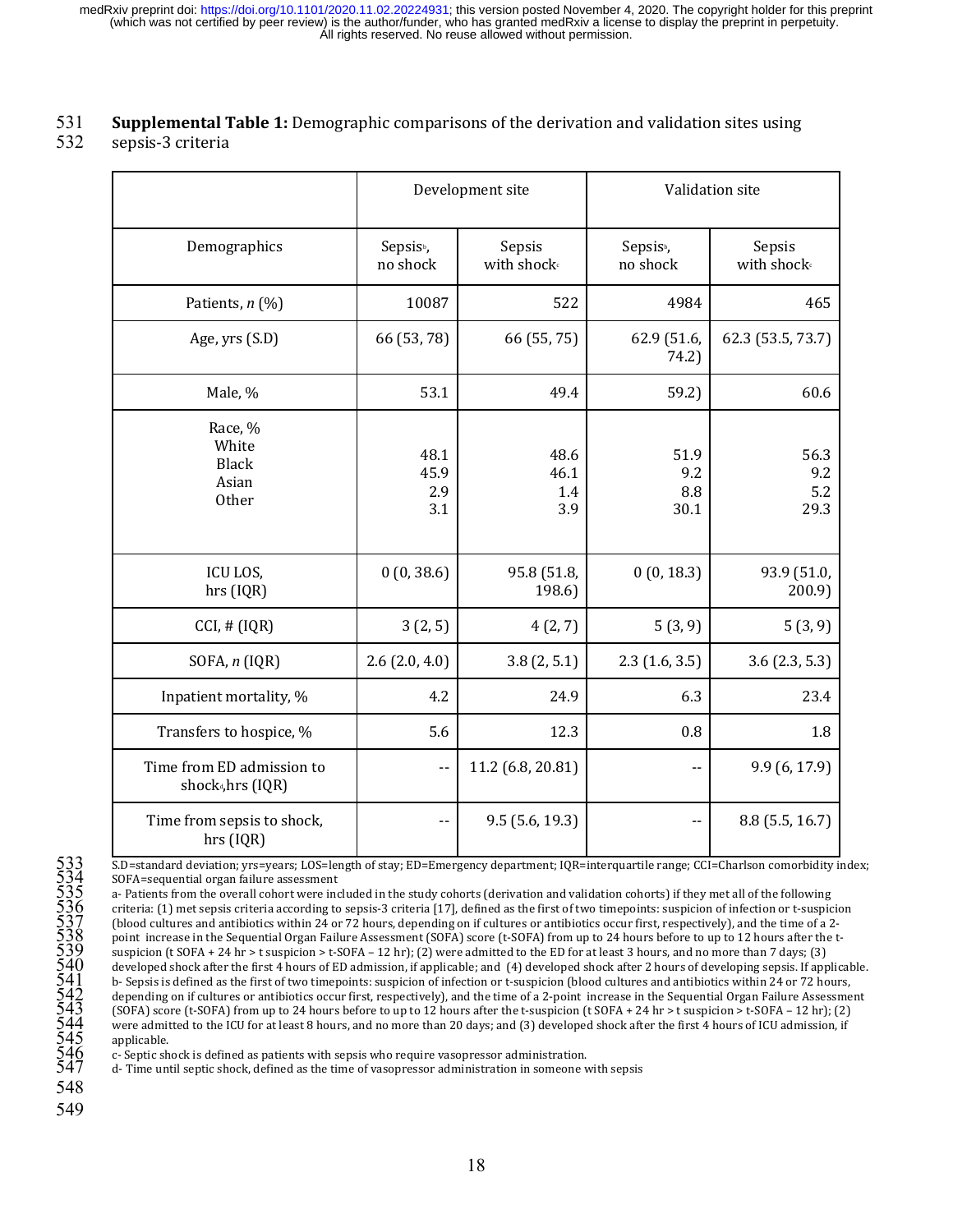# 550 **Supplemental Table 2**. Top 20 most important features (Development Cohort) in septic shock<br>551 prediction at 12 hours and corresponding change in AUCroc if removed using Sepsis 3 definition

prediction at 12 hours and corresponding change in AUCroc if removed using Sepsis 3 definition.

| $\mathbf{1}$   | SBP (0.050)             | 11 | MAP (0.002)              |
|----------------|-------------------------|----|--------------------------|
| 2              | Resp Rate (0.30)        | 12 | Delta_Potassium (0.002)  |
| 3              | HR (0.021)              | 13 | Delta_MAP (0.001)        |
| $\overline{4}$ | <b>BUN (0.008)</b>      | 14 | Delta_Resp (0.001)       |
| 5              | DBP (0.004)             | 15 | Delta EtCO2 (0.001)      |
| 6              | FiO2 (0.003)            | 16 | Delta_BaseExcess (0.001) |
| $\overline{7}$ | Magnesium (0.003)       | 17 | Delta_HCO3 (0.001)       |
| 8              | Delta_Magnesium (0.003) | 18 | Delta_FiO2 (0.001)       |
| 9              | Potassium (0.003)       | 19 | pH (0.001)               |
| 10             | Temperature (0.002)     | 20 | <b>AST</b>               |

SBP = systolic blood pressure; HR = heart rate; BUN = blood urea nitrogen; DBP diastolic

blood pressure; MAP = mean arterial pressure; AST = aspartate aminotransferase

 

 

- 
- 
- 
- 
- 
- 

- 
-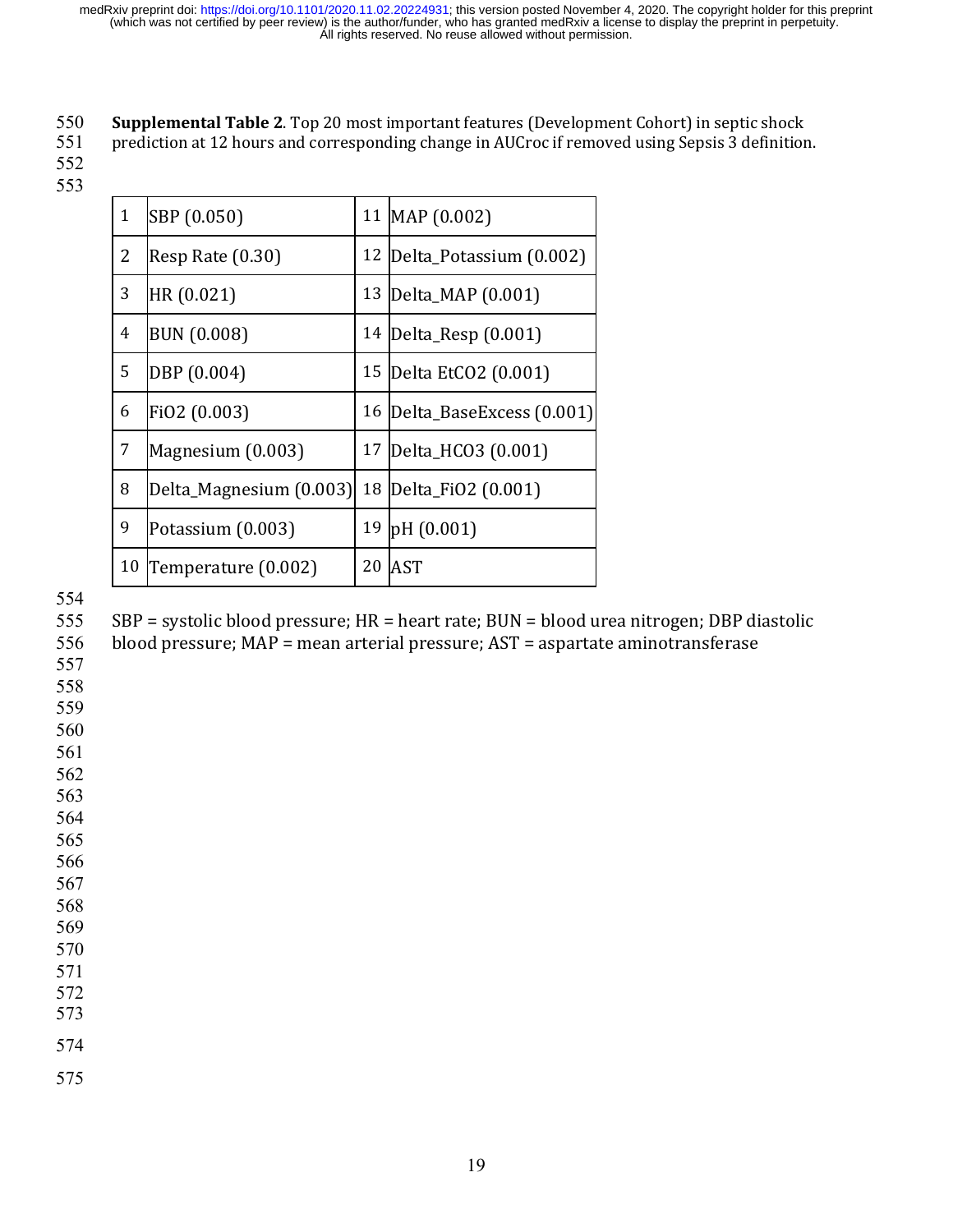576 **Supplemental Table 3.** Relationship between probability of septic shock and mortality for the entire cohort, among the false positive cases, and the false negative cases. entire cohort, among the false positive cases, and the false negative cases.

| Probability (p) of<br>$t_{\text{shock}}$ < 12 hours |  | $\vert$ 0 <p<=0.2 0.2<p<="0.4" 0.4<p<="0.6" 0.6<p<="0.8" 0.8<p<="1.0&lt;/th"  =""><th></th></p<=0.2> |  |
|-----------------------------------------------------|--|------------------------------------------------------------------------------------------------------|--|
|                                                     |  |                                                                                                      |  |

#### **Overall Cohort**

| Expired $(\% )$              | 3.9 | 2.2 | 3.5 | 5.3 | 12.6 |
|------------------------------|-----|-----|-----|-----|------|
| <b>Inpatient Hospice (%)</b> | 1.5 | 3.1 | 3.6 | 6.6 | 10.0 |

#### **False Positives**

| <b>Expired</b> (%)           | $- -$ | $\overline{\phantom{a}}$ | 3.6 | 4.9 | 11.4 |
|------------------------------|-------|--------------------------|-----|-----|------|
| <b>Inpatient Hospice (%)</b> | $- -$ | $- -$                    | 3.7 | 6.6 | 9.9  |

#### **False Negatives**

| Expired $(\% )$              | 0.0 | 0.0 | --    | $- -$ | $- -$ |
|------------------------------|-----|-----|-------|-------|-------|
| <b>Inpatient Hospice (%)</b> | 0.0 | 0.0 | $- -$ | $- -$ | $- -$ |

578

579 -- refers to no cases

- 580
- 581
- 582
- 583 584
- 585
- 586

587

588

589

590

591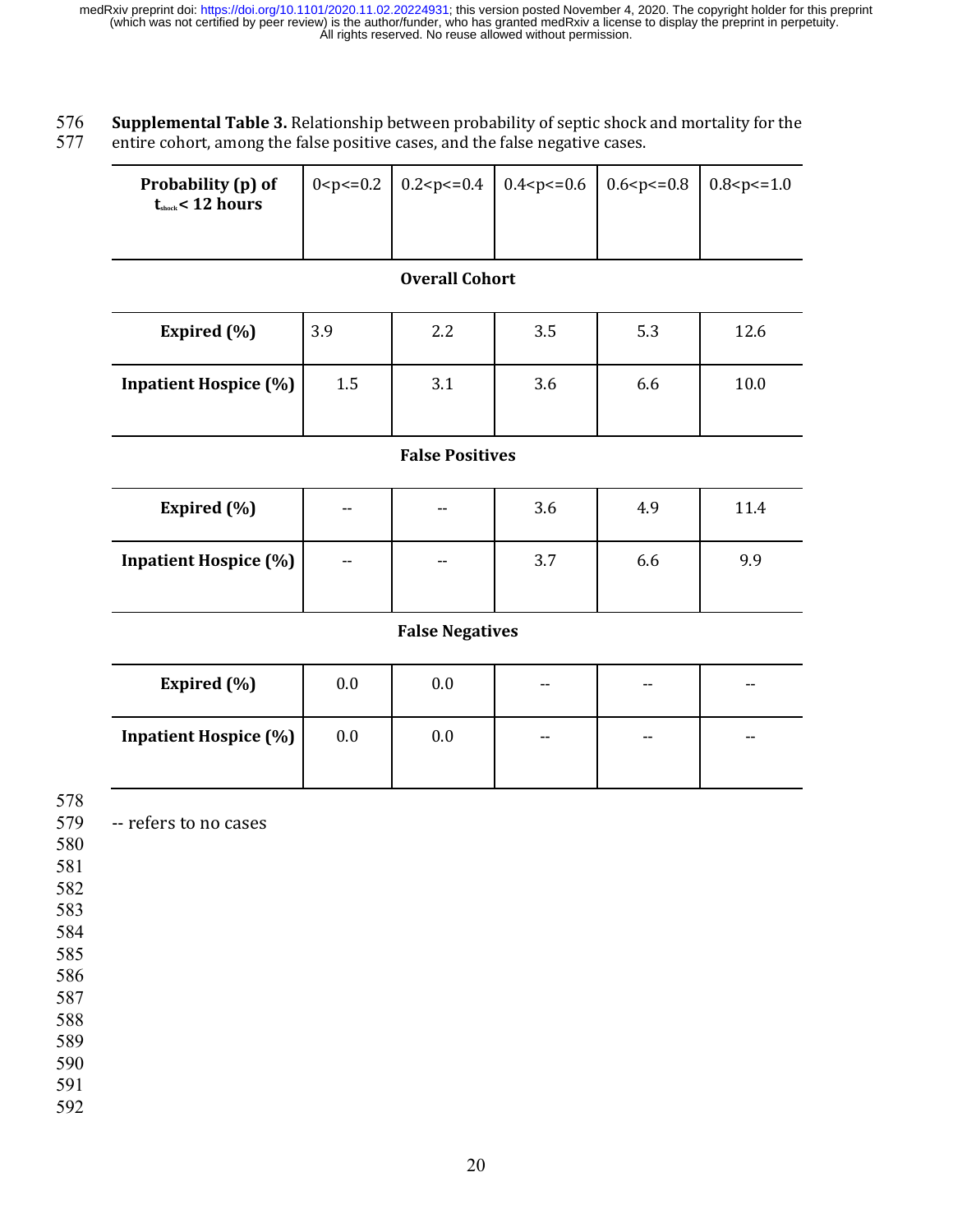| 593<br>594 | References: |                                                                                            |  |
|------------|-------------|--------------------------------------------------------------------------------------------|--|
| 595        | 1.          | Rhee C, Dantes R, Epstein L, et al. Incidence and Trends of Sepsis in US Hospitals Using   |  |
| 596        |             | Clinical vs Claims Data, 2009-2014. Jama. 2017;318(13):1241-9.                             |  |
| 597        | 2.          | Villar J, Clement JP, Stotts J, et al. Many emergency department patients with severe      |  |
| 598        |             |                                                                                            |  |
|            |             | sepsis and septic shock do not meet diagnostic criteria within 3 hours of arrival. Ann     |  |
| 599        |             | Emerg Med. 2014;64(1):48-54.                                                               |  |
| 600<br>601 | 3.          | Capp R, Horton CL, Takhar SS, et al. Predictors of patients who present to the emergency   |  |
| 602        |             | department with sepsis and progress to septic shock between 4 and 48 hours of              |  |
|            |             | emergency department arrival. Crit Care Med. 2015;43(5):983-8.                             |  |
| 603        | 4.          | Wardi G, Wali AR, Villar J, et al. Unexpected intensive care transfer of admitted patients |  |
| 604        |             | with severe sepsis. J Intensive Care. 2017;5:43.                                           |  |
| 605        | 5.          | Sakr Y, Vincent JL, Schuerholz T, et al. Early-versus late-onset shock in European         |  |
| 606        |             | intensive care units. Shock. 2007;28(6):636-43.                                            |  |
| 607        | 6.          | Arnold RC, Sherwin R, Shapiro NI, et al. Multicenter observational study of the            |  |
| 608        |             | development of progressive organ dysfunction and therapeutic interventions in              |  |
| 609        |             | normotensive sepsis patients in the emergency department. Acad Emerg Med.                  |  |
| 610        |             | 2013;20(5):433-40.                                                                         |  |
| 611        | 7.          | Glickman SW, Cairns CB, Otero RM, et al. Disease progression in hemodynamically stable     |  |
| 612        |             | patients presenting to the emergency department with sepsis. Acad Emerg Med.               |  |
| 613        |             | 2010;17(4):383-90.                                                                         |  |
| 614        | 8.          | Taylor RA, Pare JR, Venkatesh AK, et al. Prediction of In-hospital Mortality in Emergency  |  |
| 615        |             | Department Patients With Sepsis: A Local Big Data-Driven, Machine Learning Approach.       |  |
| 616        |             | Acad Emerg Med. 2016;23(3):269-78.                                                         |  |
| 617        | 9.          | Shapiro NI, Wolfe RE, Moore RB, Smith E, Burdick E, Bates DW. Mortality in Emergency       |  |
| 618        |             | Department Sepsis (MEDS) score: a prospectively derived and validated clinical             |  |
| 619        |             | prediction rule. Crit Care Med. 2003;31(3):670-5.                                          |  |
| 620        | 10.         | Chalfin DB, Trzeciak S, Likourezos A, Baumann BM, Dellinger RP. Impact of delayed          |  |
| 621        |             | transfer of critically ill patients from the emergency department to the intensive care    |  |
| 622        |             | unit. Crit Care Med. 2007;35(6):1477-83.                                                   |  |
| 623        | 11.         | Huang CT, Tsai YJ, Tsai PR, Yu CJ, Ko WJ. Severe Sepsis and Septic Shock: Timing of Septic |  |
| 624        |             | Shock Onset Matters. Shock. 2016;45(5):518-24.                                             |  |
| 625        | 12.         | Churpek MM, Snyder A, Han X, et al. Quick Sepsis-related Organ Failure Assessment,         |  |
| 626        |             | Systemic Inflammatory Response Syndrome, and Early Warning Scores for Detecting            |  |
| 627        |             | Clinical Deterioration in Infected Patients outside the Intensive Care Unit. Am J Respir   |  |
| 628        |             | Crit Care Med. 2017;195(7):906-11.                                                         |  |
| 629        | 13.         | Delahanty RJ, Alvarez J, Flynn LM, Sherwin RL, Jones SS. Development and Evaluation of     |  |
| 630        |             | a Machine Learning Model for the Early Identification of Patients at Risk for Sepsis. Ann  |  |
| 631        |             | Emerg Med. 2019;73(4):334-44.                                                              |  |
| 632        | 14.         | Shimabukuro DW, Barton CW, Feldman MD, Mataraso SJ, Das R. Effect of a machine             |  |
| 633        |             | learning-based severe sepsis prediction algorithm on patient survival and hospital length  |  |
| 634        |             | of stay: a randomised clinical trial. BMJ Open Respir Res. 2017;4(1):e000234.              |  |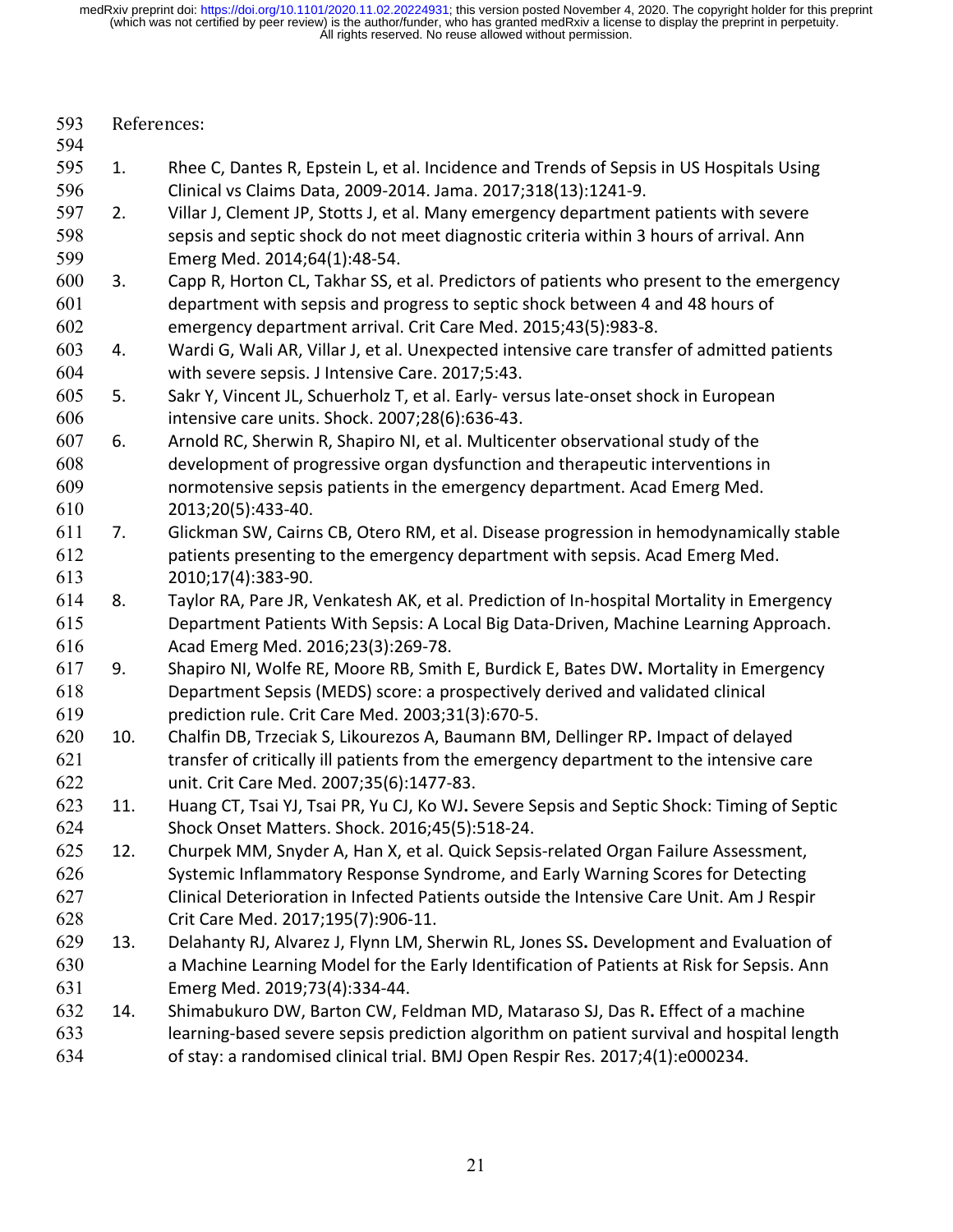| 635<br>636 | 15. | Nemati S, Holder A, Razmi F, Stanley MD, Clifford GD, Buchman TG. An Interpretable<br>Machine Learning Model for Accurate Prediction of Sepsis in the ICU. Crit Care Med. |
|------------|-----|---------------------------------------------------------------------------------------------------------------------------------------------------------------------------|
| 637        |     | 2018;46(4):547-53.                                                                                                                                                        |
| 638        | 16. | Kermany DS, Goldbaum M, Cai W, et al. Identifying Medical Diagnoses and Treatable                                                                                         |
| 639        |     | Diseases by Image-Based Deep Learning. Cell. 2018;172(5):1122-31.e9.                                                                                                      |
| 640        | 17. | Rhodes A, Evans LE, Alhazzani W, et al. Surviving Sepsis Campaign: International                                                                                          |
| 641        |     | Guidelines for Management of Sepsis and Septic Shock: 2016. Crit Care Med.                                                                                                |
| 642        |     | 2017;45(3):486-552.                                                                                                                                                       |
| 643        | 18. | Singer M, Deutschman CS, Seymour CW, et al. The third international consensus                                                                                             |
| 644        |     | definitions for sepsis and septic shock (Sepsis-3). JAMA. 2016;315(8):801-10.                                                                                             |
| 645        | 19. | 2019;Pageshttps://cmit.cms.gov/CMIT_public/ViewMeasure?MeasureId=1017.                                                                                                    |
| 646        | 20. | Reyna MA, Josef CS, Jeter R, et al. Early Prediction of Sepsis From Clinical Data: The                                                                                    |
| 647        |     | PhysioNet/Computing in Cardiology Challenge 2019. Crit Care Med. 2020;48(2):210-7.                                                                                        |
| 648        | 21. | Hinton GE, Salakhutdinov RR. Reducing the dimensionality of data with neural networks.                                                                                    |
| 649        |     | Science. 2006;313(5786):504-7.                                                                                                                                            |
| 650        | 22. | Deo RC. Machine Learning in Medicine. Circulation. 2015;132(20):1920-30.                                                                                                  |
| 651        | 23. | Gulshan V, Peng L, Coram M, et al. Development and Validation of a Deep Learning                                                                                          |
| 652        |     | Algorithm for Detection of Diabetic Retinopathy in Retinal Fundus Photographs. Jama.                                                                                      |
| 653        |     | 2016;316(22):2402-10.                                                                                                                                                     |
| 654        | 24. | Churpek MM, Wendlandt B, Zadravecz FJ, Adhikari R, Winslow C, Edelson DP.                                                                                                 |
| 655        |     | Association between intensive care unit transfer delay and hospital mortality: A                                                                                          |
| 656        |     | multicenter investigation. J Hosp Med. 2016;11(11):757-62.                                                                                                                |
| 657        | 25. | Rincon F, Morino T, Behrens D, et al. Association between out-of-hospital emergency                                                                                       |
| 658        |     | department transfer and poor hospital outcome in critically ill stroke patients. J Crit                                                                                   |
| 659        |     | Care. 2011;26(6):620-5.                                                                                                                                                   |
| 660        | 26. | Holder AL, Gupta N, Lulaj E, et al. Predictors of early progression to severe sepsis or                                                                                   |
| 661        |     | shock among emergency department patients with nonsevere sepsis. Int J Emerg Med.                                                                                         |
| 662        |     | 2016;9(1):10.                                                                                                                                                             |
| 663        | 27. | Fleuren LM, Klausch TLT, Zwager CL, et al. Machine learning for the prediction of sepsis:                                                                                 |
| 664        |     | a systematic review and meta-analysis of diagnostic test accuracy. Intensive Care Med.                                                                                    |
| 665        |     | 2020;46(3):383-400.                                                                                                                                                       |
| 666        | 28. | Prytherch DR, Smith GB, Schmidt PE, Featherstone PI. ViEWS--Towards a national early                                                                                      |
| 667        |     | warning score for detecting adult inpatient deterioration. Resuscitation. 2010;81(8):932-                                                                                 |
| 668        |     | 7.                                                                                                                                                                        |
| 669        | 29. | Gardner-Thorpe J, Love N, Wrightson J, Walsh S, Keeling N. The value of Modified Early                                                                                    |
| 670        |     | Warning Score (MEWS) in surgical in-patients: a prospective observational study. Ann R                                                                                    |
| 671        |     | Coll Surg Engl. 2006;88(6):571-5.                                                                                                                                         |
| 672        | 30. | Smith GB, Prytherch DR, Meredith P, Schmidt PE, Featherstone PI. The ability of the                                                                                       |
| 673        |     | National Early Warning Score (NEWS) to discriminate patients at risk of early cardiac                                                                                     |
| 674        |     | arrest, unanticipated intensive care unit admission, and death. Resuscitation.                                                                                            |
| 675        |     | 2013;84(4):465-70.                                                                                                                                                        |
| 676        | 31. | Wiens J, Guttag J, Horvitz E. A study in transfer learning: leveraging data from multiple                                                                                 |
| 677        |     | hospitals to enhance hospital-specific predictions. J Am Med Inform Assoc.                                                                                                |
| 678        |     | 2014;21(4):699-706.                                                                                                                                                       |